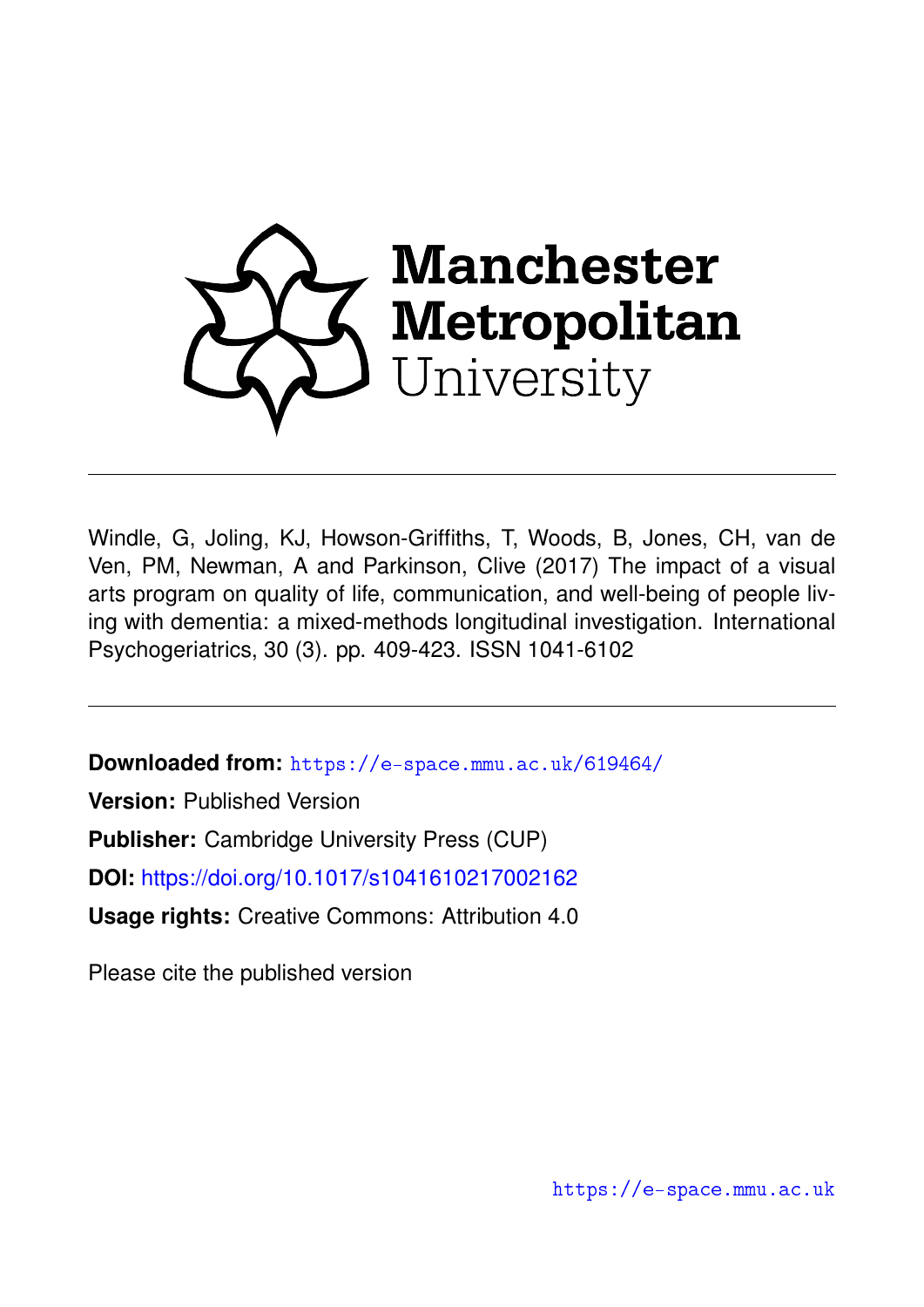# **The impact of a visual arts program on quality of life, communication, and well-being of people living with dementia: a mixed-methods longitudinal investigation**

Gill Windle,<sup>1</sup> Karlijn J. Joling,<sup>2</sup> Teri Howson-Griffiths,<sup>3</sup> Bob Woods,<sup>1</sup> Catrin Hedd Jones,<sup>1</sup> Peter M. van de Ven,<sup>4</sup> Andrew Newman<sup>5</sup> and Clive Parkinson<sup>6</sup>

...........................................................................................................................................................................................................................................................................................................................................................................................................................................................................................................................................................................................................................................

*1Dementia Services Development Centre, School of Healthcare Sciences, Bangor University, Bangor, Gwynedd, Wales 2Department of General Practice and Elderly Care Medicine, Amsterdam Public Health research institute, VU University Medical Center, Amsterdam, the Netherlands*

*3Drama Department, Liverpool Screen School, Liverpool John Moores University, Liverpool, England*

*4Department of Epidemiology and Biostatistics, VU University Medical Center, Amsterdam, the Netherlands*

*6Centre of Arts for Health, The Manchester School of Art, Manchester Metropolitan University, Manchester, England*

#### **ARSTRACT**

**Background:** Research reviews highlight methodological limitations and gaps in the evidence base for the arts in dementia care. In response, we developed a 12-week visual art program and evaluated the impact on people living with dementia through a mixed-methods longitudinal investigation.

**Methods:** One hundred and twenty-five people living with mild to severe dementia were recruited across three research settings in England and Wales (residential care homes, a county hospital, and community venues). Quantitative and qualitative data on quality of life (QoL), communication and perceptions of the program were obtained through interviews and self-reports with participants and their carers. Eight domains of wellbeing were measured using a standardized observation tool, and data compared to an alternative activity with no art.

**Results:** Across all sites, scores for the well-being domains of interest, attention, pleasure, self-esteem, negative affect, and sadness were significantly better in the art program than the alternative condition. Proxy-reported QoL significantly improved between baseline and 3-month follow-up, but no improvements in QoL were reported by the participants with dementia. This was contrasted by their qualitative accounts, which described a stimulating experience important for social connectedness, well-being, and inner-strength. Communication deteriorated between baseline and follow-up in the hospital setting, but improved in the residential care setting.

**Conclusions:** The findings highlight the potential for creative aging within dementia care, the benefits of art activities and the influence of the environment. We encourage dementia care providers and arts and cultural services to work toward embedding art activities within routine care provision.

**Key words:** dementia, art, intervention, quality of life, well-being, mixed-methods, longitudinal

#### **Introduction**

There is a growing interest toward including the arts in dementia care for improving outcomes, such as quality of life (QoL) and providing opportunities for social participation. Opportunities to enrich

*Correspondence should be addressed to*: Gill Windle, Dementia Services Development Centre, School of Healthcare Sciences, Bangor University, Ardudwy, Holyhead Road, Bangor, Gwynedd, Wales. Phone: +44 1248 383968. Email: g.windle@bangor.ac.uk. Received 17 Feb 2017; revision requested 17 Jun 2017; revised version received 8 Sep 2017; accepted 18 Sep 2017. First published online 8 November 2017.

QoL through creative activities are of international relevance. Despite ongoing pharmacological research, limited definitive medical treatments are currently available for people living with dementia. However, there are gaps in the evidence base relating to the measurable benefits of art activities for people living with dementia (Zeilig *et al.,* [2014\)](#page-15-0).This study contributes new evidence through a longitudinal investigation of the effects of a visual art program for people living with dementia. The program was developed for this research through a theoretical investigation of the

*<sup>5</sup>School of Arts and Cultures, Newcastle University, Newcastle-Upon-Tyne, England*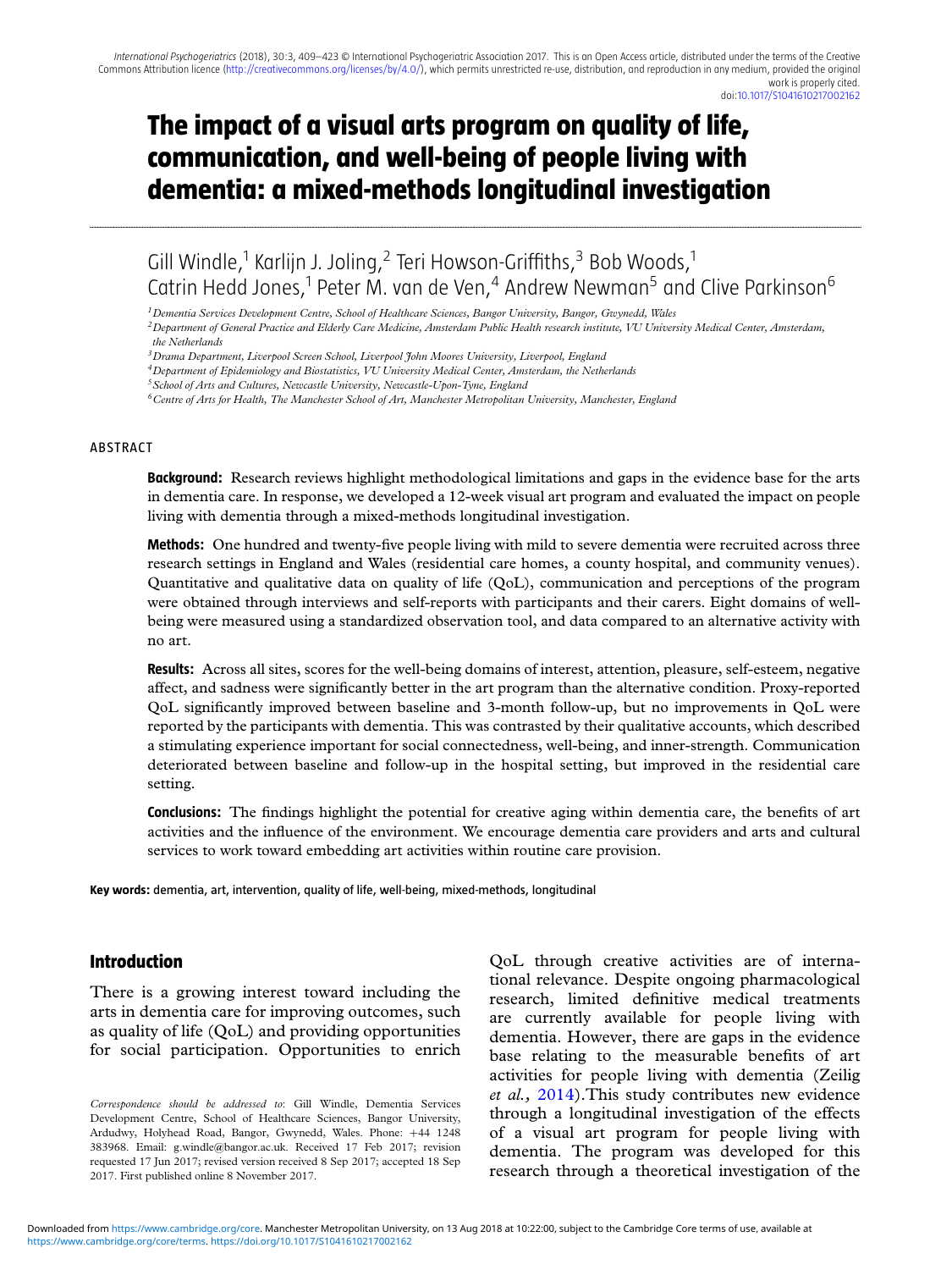contextual factors and mechanisms which shape outcomes (Windle *et al.,* [2017\)](#page-15-0). This theoretical basis is recognized as an important first step in the evaluation-implementation process (Medical Research Council, [2006\)](#page-14-0).

# **The evidence base for the arts in dementia care**

Longitudinal population studies suggest that cultural activities can have a positive impact on health-related outcomes (Gordon-Nesbitt, [2015\)](#page-14-0). Research reviews suggest that art interventions have the potential to improve a broad range of outcomes for people living with dementia, including well-being, QoL, cognitive function, and communication (Mental Health Foundation, [2011;](#page-14-0) Salisbury *et al.,* [2011;](#page-15-0) de Medeiros and Basting, [2013;](#page-14-0) Zeilig *et al.,* [2014;](#page-15-0) Young *et al.,* [2015\)](#page-15-0). Arts-based activities include dance, music, creative writing, visual art, and singing. There is a growing evidence base for music-based activities (*e.g.* McDermott *et al.,* [2013\)](#page-14-0), however, despite positive developments, the research reviews highlight methodological limitations for most of the published arts and dementia studies, undermining their potential impact.

The limitations identified in the reviews include the use of small samples of participants that are underpowered for quantitative analysis (Salisbury *et al.,* [2011\)](#page-15-0). In some instances, research designs are poorly described, lacking detail of data collection, and analysis (Young *et al.,* [2015\)](#page-15-0). In others, the content and delivery of the intervention is insufficiently described (Mental Health Foundation, [2011;](#page-14-0) de Medeiros and Basting, [2013\)](#page-14-0). Others appear to be opportunist samples in very specific contexts, which are useful for early, exploratory qualitative investigation, and reflection, but have limited generalizability (Young *et al.,* [2015\)](#page-15-0). Consequently, despite the existence of considerable practice innovations, the research examining effectiveness and impact has been limited, reducing the potential for evidence-based practice and service improvement.

In relation to the visual arts, helpful findings are emerging from small, exploratory but wellconducted studies of visual arts programs. Camic *et al.* [\(2014\)](#page-14-0) applied a mixed-methods pre-post design to an art viewing and art-making program in a gallery setting. Twenty-eight people living with mild to moderate dementia, plus their carers took part in an 8-week program, attending the gallery once a week for two hours. While there were no significant changes in the quantitative outcomes, the qualitative analysis revealed that taking part was an intellectually stimulating learning experience with social interaction, facilitating enjoyment and confidence. There were suggestions of enhanced "cognitive engagement" during the sessions, and some limited reports of the impact carrying over outside the group in terms of new learning and memory enhancement (Camic *et al.,* [2014\)](#page-14-0). Further work (Camic *et al.,* [2015\)](#page-14-0) drew on the 2013 study to suggest that the gallery, open to the public at the same time, enabled an intellectually stimulating learning experience, social interaction, support for carers, and the confidence of the person with dementia, leading to enjoyment, and changed the perceptions of the facilitators and carers in relation to their understanding of dementia.

MacPherson *et al.* [\(2009\)](#page-14-0) applied a mixed methods pre-post design, and included behavioral observation to capture "in the moment" engagement in response to an art viewing activity. Fifteen people living with mild to severe dementia visited the National Gallery of Australia for one hour a week over six weeks. The observations indicate that 84.4% of the participants were "engaged" or "highly engaged" in the activity, regardless of the cognitive impairment. Qualitative findings suggested new learning and discovery of residual abilities, opportunities for social interaction, discussion, and enjoyment. Staff reported that some residents, normally withdrawn, were very animated and talkative on the way back from the gallery. Ullán *et al.* [\(2012\)](#page-15-0) undertook an in-depth qualitative exploration of the process and impact of an artviewing and art-making activity in a day-care setting  $(n = 21)$  people with mild to moderate dementia). They found the participants were interested in learning new things, showing improved confidence in their own skills, and capabilities. There was good recall of the steps in the art-making process and spontaneous conversation.

Although constrained by setting and sample size, such qualitative findings are compelling. They provide insights into the theoretical basis of how and why visual art programs may be effective, and what outcomes may be important, an essential consideration when choosing evaluation tools. They also point strongly to the importance of capturing outcomes that reflect the enrichment of life while living with dementia that are broader than just assessments of cognition.

## **Aims of this research**

This research aimed to address some of the methodological limitations, build on the exploratory work of MacPherson *et al.* (2009); Ullán *et al.* [\(2012\)](#page-15-0); Camic *et al.* [\(2014;](#page-14-0) [2015\)](#page-14-0), and strengthen the evidence base for visual art programs. Despite the emerging findings in these studies, the methods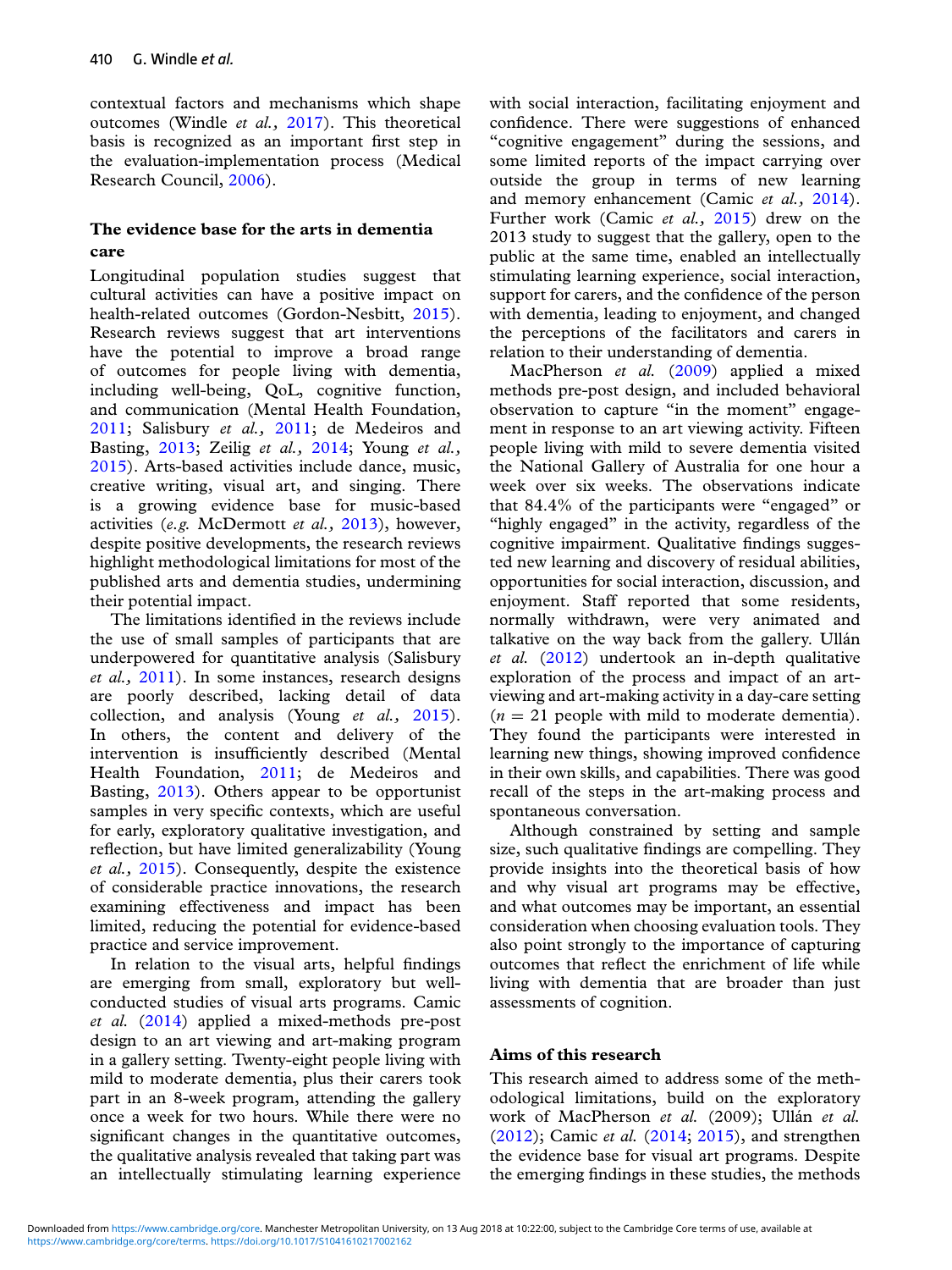of evaluation still require further development and validation. Visual arts programs are by their nature "complex" in that they contain several interacting components (*e.g.* settings, the characteristics and responses of those receiving, and delivering programs, *etc*.), which require careful consideration when designing a study. There is no "gold standard" outcome measure, and the research suggests different approaches may be appropriate. Reflecting guidance for developing and evaluating complex interventions (Medical Research Council, [2006\)](#page-14-0) our research sought to examine different methods of data collection and appropriate outcome measures.

Specifically, we adopted a longitudinal mixedmethods design with repeated measurements taken before, during and after the intervention. We recruited a well-defined target sample and collected quantitative and qualitative data to investigate the following questions:

- 1. Do well-being, QoL, and communication improve when taking part in a visual art program?
- 2. Are any effects purely "in the moment" or do they persist over time?
- 3. How do the participants perceive the impact of taking part?

## **Methods**

#### **Study design**

A mixed-methods longitudinal design with simultaneous data triangulation undertook four types of data collection. (1) a structured questionnaire including validated outcome measures; (2) qualitative, open-ended questions; (3) self-evaluation of the impact of sessions; (4) behavioral observation of the intervention with an active control condition. The control condition was standardized across the sites as an unstructured social activity with no arts activities. Participants were recruited between May 2014 and May 2015. The peer-reviewed study protocol provides in-depth methodological details, summarized in this paper (Windle *et al.,* [2016](#page-15-0) [http://bmjopen.bmj.com/content/bmjopen/6/](http://bmjopen.bmj.com/content/bmjopen/6/11/e011634.full.pdf) 11/e011634.full.pdf).

#### **Setting and participants**

Research site 1 comprised of four residential care facilities in the North East of England. Site 2 was two assessment units within a National Health Service (NHS) county hospital in Derbyshire. Here, the protocol was modified after the second wave of intervention delivery to also include recruitment from a day care service for people with dementia. Site 3 involved three community venues in North Wales (library with a small exhibition area, an arts center with a gallery, an international arts and music venue). Prior to recruitment, the study calculated that a 95% confidence level with 5% margin of error and a moderate effect size would require  $n = 80$ . To adjust for attrition, the study sought to over-recruit by at least 25%, resulting in a total required number of 100 participants.

#### **Eligibility criteria**

Participants were included if they had a diagnosis of dementia or evidence of age-related memory impairment and were:

- 1. A resident in the chosen care home in Newcastle/Tyne and Wear.
- 2. A resident in the assessment unit/in receipt of services for a minimum of 3 months in Derbyshire.
- 3. Living in the community in rented/private housing or sheltered housing in North Wales.

Participants were excluded if they had a recent or current episode of major mental illness (other than dementia), were at the end of life or terminally ill, had a debilitating illness that would preclude regular attendance, had a severe uncorrected sensory or communication difficulty and were completely unable to communicate verbally through the medium of either English or Welsh.

#### **Visual arts program**

The development of the program (Windle *et al.,* [2017\)](#page-15-0) identified the theoretical basis and core content, supported by earlier evaluations (Algar, [2012;](#page-14-0) Gregory and Windle, [2013\)](#page-14-0) and builds on identified good practice. This work was adapted into the working principles of the intervention and standardized as the guidelines for intervention delivery. The program comprises two underpinning factors; dynamic and responsive artistic practice, and a provocative and stimulating aesthetic experience. These are implemented through the content of seven key ingredients for excellent practice: (1) artists understanding dementia; (2) developing a safe and supportive physical and psychological environment for an inspirational visual arts viewing and making program; (3) creating a structure for the viewing and making sessions; (4) delivering sessions that enable inspiration, imagination, creativity, enjoyment, and celebration; (5) developing social connections; (6) personal development; (7) values, ethics, communication, and guiding principles. It involves participative activities with the emphasis on providing a stimulating, high quality experience for the participants, requiring no prior knowledge or skills. It aims to encourage creativity without overwhelming people with complex instructions, be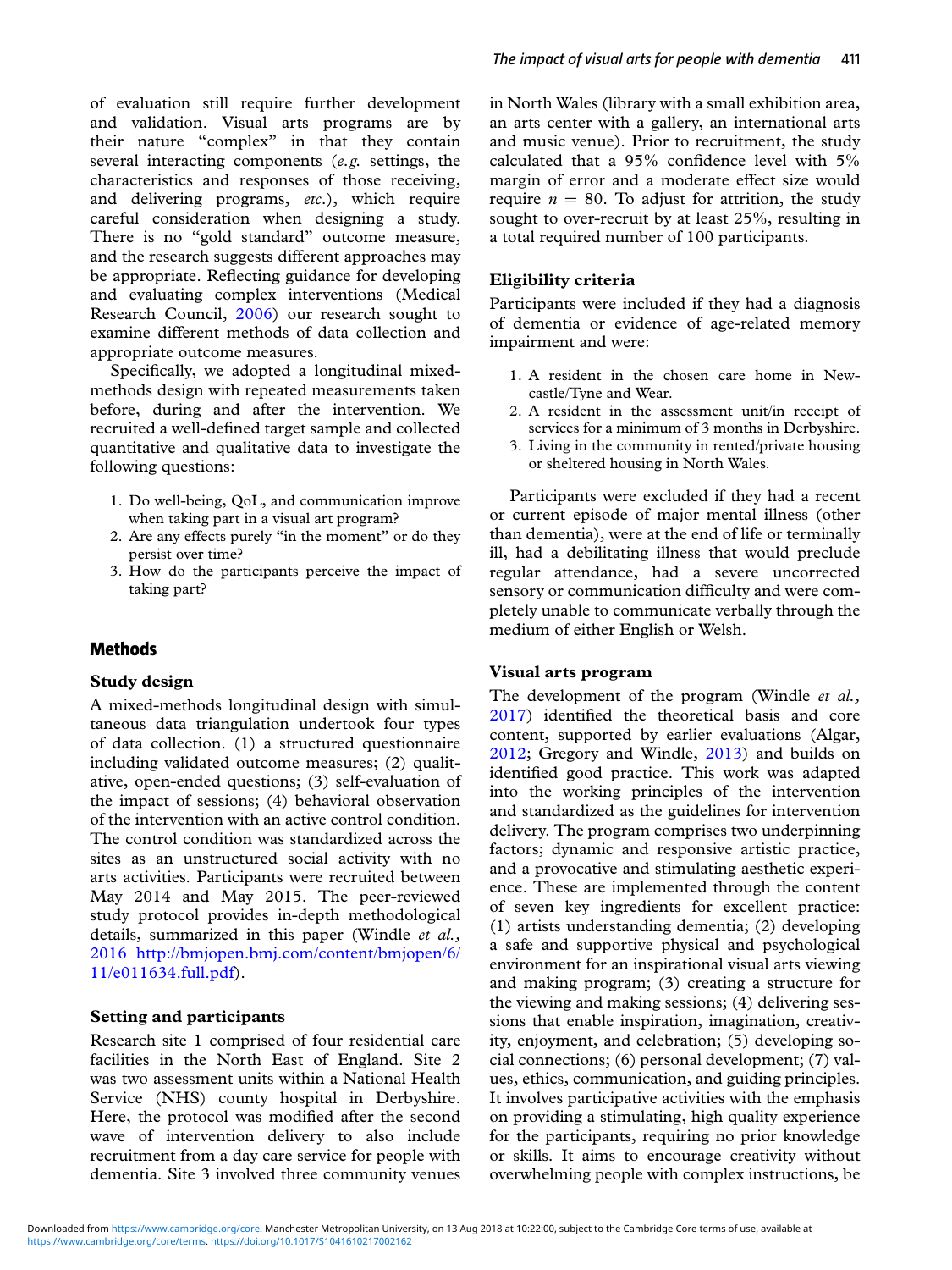interesting and challenging and promote learning where possible. It encompasses meaningful engagement to stimulate imagination, play and discussion, not lectures or the generation of factual exchanges reliant on memory for names and dates. It provides some structure, but created the opportunity for individual expression, fun, and celebrations of achievements in a failure-free environment.

The community arts partners came together for training prior to the start of the study. Artists from each regional organization delivered the sessions in their respective geographical research site (Equal Arts in Newcastle, Nottingham Contemporary in Derbyshire and Denbigh County Council Community Arts in North Wales). A lead artist with prior experience and training in art and dementia facilitated each session, supported by a second artist. Generally, the sessions were structured so that the first half was an art viewing activity, focusing on a small number of artworks, followed by art-making, however, this was flexible and dependent upon the varying degrees of cognitive impairment presented to the artists.

Different materials were provided depending on the art-making task, such as water-based paints, pastels, color pencils, collage material, glue, iPad, quick drying modeling clay, and print-making supplies. Each care home in site 1 had one visit to a local gallery. No gallery visits were made in site 2 due to restrictions on staff leaving the hospital. Where gallery visits were not possible, the artists brought a small selection of artworks to the participants to facilitate discussions. In site 3, the community libraries had small exhibition areas facilitating art viewing. In the art center, the collection was visited each week.

The research team and arts partners maintained regular contact. Carers and staff were not required to take part although some chose to do so. Each site was expected to deliver four waves of the program, each wave being 12 weeks in length, delivered once a week for two hours to small groups (maximum of 15 participants). A post-intervention review meeting with the artists indicated the program was delivered according to the core principles, and a practitioners' guide, co-produced with the artists, is freely available (Parkinson *et al.,* [2017\)](#page-15-0).

# **Observed well-being**

The Greater Cincinnati Chapter Well-Being Observation Tool (GCCWBOT) was developed specifically to observe the effects of a visual arts activity on the well-being of people with dementia (Kinney and Rentz, [2005\)](#page-14-0). The original instrument addresses seven domains of well-being with different numbers of indicators (interest, sustained

attention, pleasure, negative affect, sadness, selfesteem, and normalcy). Kinney and Rentz [\(2005\)](#page-14-0) acknowledge the need for further development of the tool, and other studies have adopted it with minor modifications (*e.g.* Sauer *et al.*, [2014\)](#page-15-0). In this study, we used the tool with five further indicators included; "interest in own work" (interest domain), "negative comments" (self-esteem domain), with an additional domain to capture disengagement represented by "neutral passivity," "staring into space," and "sleeping behaviour."

For each of the eight well-being domains, scores were calculated by counting the number of minutes that the specific behaviors on the indicators were observed in the activities. The indicators "requires verbal prompting or cueing" (attention domain) and "negative self-esteem/comments" (self-esteem domain) were reverse scored for the calculation of the domain scores. As the total observation time for each participant varied, domain scores were standardized by dividing the total domain score by the maximum score that a participant could obtain (*i.e.* number of items multiplied by minutes observed). These standardized domain scores were then expressed as a percentage (range  $0-100$ ), with higher scores indicating a better well-being for the positive domains (interest, attention, pleasure, self-esteem, and normalcy), and a poorer wellbeing for the negative domains (disengagement, sadness, and negative affect). Researchers involved in collecting observation data undertook additional training, followed by independent coding of training videos. Inter-rater agreement was acceptable (intra-class correlation coefficient  $>0.70$ ). This was maintained during the course of the study.

# **Quality of life (QoL)**

QoL was measured with the Dementia Quality of Life (DEMQOL, Smith *et al.,* [2007\)](#page-15-0). The DEMQOL assesses five domains of QoL, including positive and negative emotions, memory, loneliness, and daily activities. It uses both selfreporting (29-items) and ratings by family carer or staff member as proxy (DEMQOL-Proxy; 32 items). Higher scores indicate better QoL. It has good internal consistency, inter-rater reliability, and concurrent validity. Respondents are asked to indicate how much they experienced each item during the last week ("a lot"=1; "quite a bit"=2; "a little"=3; "not at all"=4).

## **Communication**

Communication and social behavior was assessed with the Holden Communication Scale (HCS; Holden and Woods, [1995\)](#page-14-0), completed by formal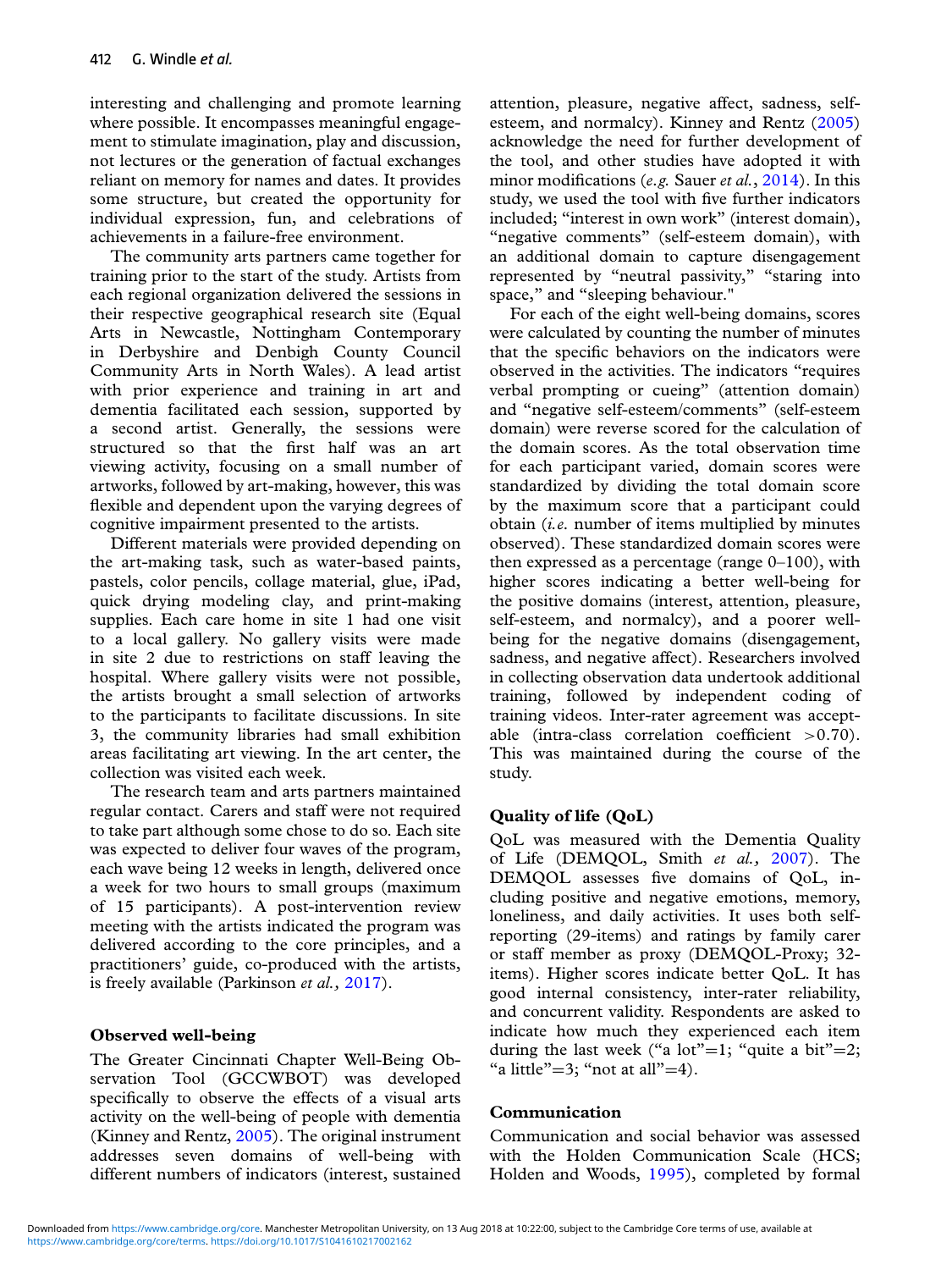or informal carers. The scale consists of 12 items (range 0–48) covering a range of social behavior and communication variables, including conversation, awareness, pleasure, humor, and responsiveness. Higher scores indicate more difficulty in communication.

# **Individual perceptions of the intervention from people living with dementia**

For the participants who were able to complete, individual evaluations were sought at the end of sessions *via* a short, five-item questionnaire developed by the research team. This ascertained individual "in the moment" responses on interest, enjoyment, feelings, friendliness, and sense of achievement. Each question has a visual "smiley faces" response scale, with associated scores ranging from "1=not great" (sad face) through to "10=fantastic" (very happy face). As part of the interview at time 2, perceptions of the impact of taking part in the visual arts program were qualitatively explored.

## **Demographic and clinical measures**

Demographic data were obtained at baseline on age (years), gender, marital status, ethnicity, education, and socio-economic status (SES) and use of dementia or mood-related medication. The Clinical Dementia Rating (CDR) scale (Hughes *et al.*, [1982\)](#page-14-0) was completed at baseline to classify severity of symptoms. Previous experience of art activity was ascertained.

# **Procedure**

The study was approved by North Wales research ethics committee – West. All participants' information provided was prepared to be simple, clear, and understandable. Bilingual information (Welsh and English) was prepared in Wales. Researchers met with potential participants and family members or carers to explain the study. If the research considered the potential participant lacked capacity to provide informed consent, a family member or carer was consulted in accordance with the Mental Capacity Act. Qualitative and quantitative data were collected concurrently through an interview at baseline prior to starting the 12-week program, and follow up interviews were conducted three months (Time 2) and six months (Time 3) later. For those who were unable to provide informed consent, their relative/friend/carer was interviewed on their behalf. A proxy response was obtained on behalf of each participant for the DEMQOL-Proxy and the HCS at the same time points.

For the GCCWBOT, data were collected in the comparison condition the week prior to the intervention period (baseline), and to ensure data completeness for all participants, over two intervention sessions for each time-point (Time 1=weeks 1 and 2; Time 2=weeks 11 and 12). One participant was observed at a time, for one minute each. This was followed by a minute for scoring before moving on to observe the next participant for a minute. The self-reported session evaluation forms were completed at the end of these intervention sessions (weeks 1 and 2; weeks 11 and 12).

# **Quantitative data analysis**

Descriptive statistics and frequency distributions were used to describe the characteristics of the study participants and the self-evaluations. Differences in baseline characteristics between drop-outs and those who completed the 6-month measurement were explored by performing logistic regression analysis. Assumptions of normality were checked by examining the distribution of the residuals of the outcome measures with QQ-plots and histograms.

Differences in change over time for significant improvements in the DEMQOL, the HCS and the normally distributed outcome domains of observed well-being (interest, attention, pleasure, and normalcy) were analyzed with linear mixed-effects models (multi-level modeling). A random effect was included for the correlation between repeated measurements for the same participant. Differences between sites were accounted for by including site as a fixed effect. In addition, models included a fixed effect for time of measurement, the effect of main interest. This was coded as a categorical variable with baseline or control/comparison as the reference category (*i.e.* time point 1, 2, and 3).

For the four outcome domains of the observation tool that were skewed (self-esteem, disengagement, sadness, and negative affect), Generalized Estimating Equations (GEE) models were used with time and site as fixed factors, specified with Tweedie as the distribution and log as the link function. This distribution has the ability to model skewed data in a flexible way.

Socio-demographic characteristics and level of cognitive impairment were explored as potential confounders by adding them seperately to the models as a covariate to ascertain if they changed the effect estimate by at least 10% ("changein-estimate method"; Rothman and Greenland, [1998\)](#page-15-0). To assess whether changes in outcomes over time differed between the three sites, we tested interaction effects between the time variable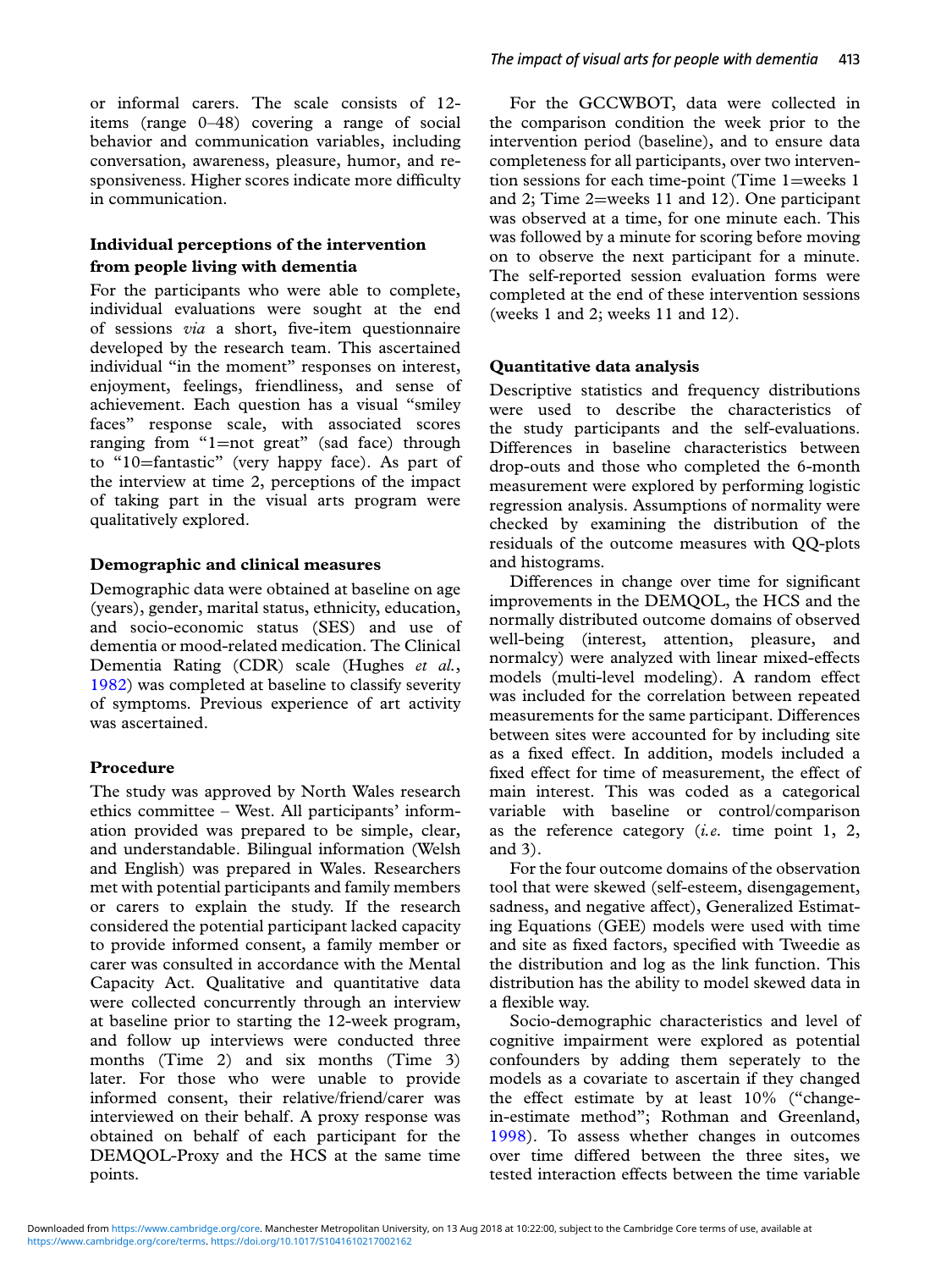

**Figure 1.** Flow diagram of the study sample. Quantitative and qualitative data were collected in the same interview.

and recruitment site. Statistical significance was considered as two-tailed  $p < 0.05$ . Data were analyzed in SPSS version 22.

#### **Qualitative data analysis**

All responses were fully transcribed and coded in the qualitative software program ATLAS.ti. This was led by TH, who had a minor role in data collection (two interviews). The lead author (GW) had no role in data collection. Utilizing a data driven, inductive thematic analysis (Braun and Clarke, [2006\)](#page-14-0), the themes were determined without applying a pre-conceived coding frame. The coding was an iterative process, evolving through reading, initial coding, and subsequent re-readings of the data. The researcher (TH) developed the initial overarching themes from a table of codes. This was then refined by the two researchers (TH and GW) through identifying and reviewing sub-themes and supporting data extracts. The interpretation of the data considers the participant's perspectives, sometimes representing conflicts of opinion, and, at other times, shared characteristics.

#### **Results**

#### **Sample characteristics**

Figure 1 presents a flow chart of the recruitment process and data collection. The high numbers excluded after screening are largely reflective of the non-response to recruitment through primary care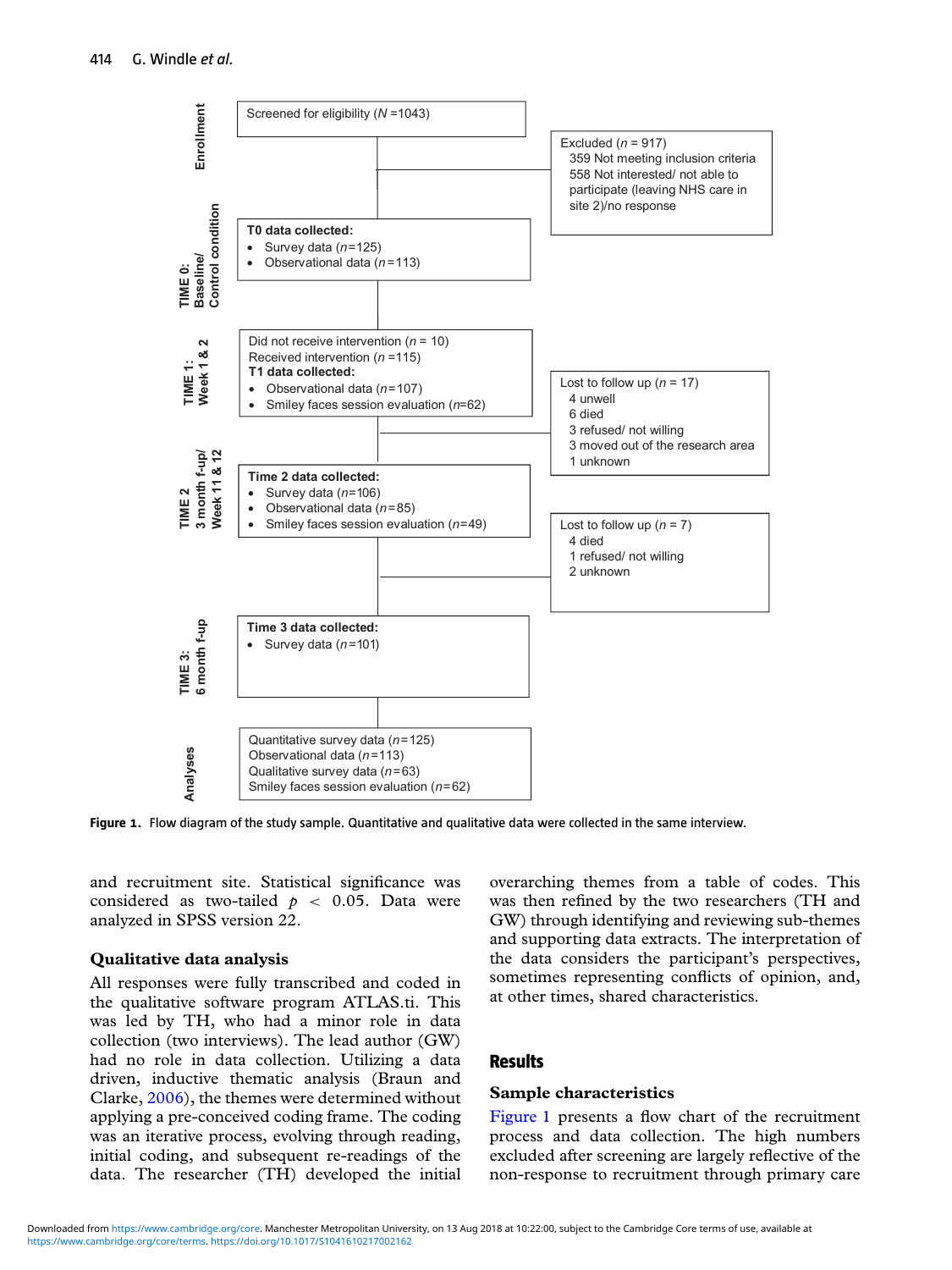|                                                     | SITE 1         |                            |                          | SITE <sub>2</sub><br>(NHS HOSPI- |                          | SITE <sub>3</sub>         | TOTAL<br>SAMPLE<br>$(N = 125)$ |      |  |
|-----------------------------------------------------|----------------|----------------------------|--------------------------|----------------------------------|--------------------------|---------------------------|--------------------------------|------|--|
|                                                     |                | (CARE HOMES)<br>$(N = 48)$ |                          | TALWARDS)<br>$(N = 23)$          |                          | (commutary)<br>$(N = 54)$ |                                |      |  |
| Age, mean (SD)                                      | 84.9           | 7.4                        | 81.4                     | 4.8                              | 78.4                     | 9.5                       | 81.4                           | 8.5  |  |
| Female gender, $n$ (%)                              | 35             | 72.9                       | 12                       | 52.2                             | 26                       | 48.1                      | 73                             | 58.4 |  |
| Marital status, $n$ (%)                             |                |                            |                          |                                  |                          |                           |                                |      |  |
| Married/cohabiting                                  | 10             | 21.3                       | 11                       | 47.8                             | 35                       | 64.8                      | 56                             | 45.1 |  |
| Single                                              | $\mathbf{3}$   | 6.4                        | $\mathbf{1}$             | 4.3                              | $\overline{\phantom{0}}$ | $\overline{\phantom{0}}$  | $\overline{4}$                 | 3.2  |  |
| Widowed                                             | 30             | 63.8                       | 11                       | 47.8                             | 11                       | 20.4                      | 52                             | 42.9 |  |
| Divorced/separated                                  | 4              | 8.5                        | $\overline{\phantom{0}}$ | $\overline{\phantom{0}}$         | $\,8\,$                  | 14.8                      | 12                             | 9.7  |  |
| Ethnicity, $n$ (%)                                  |                |                            |                          |                                  |                          |                           |                                |      |  |
| White                                               | 44             | 95.7                       | 22                       | 95.7                             | 53                       | 98.1                      | 119                            | 97.5 |  |
| Asian/Asian British                                 |                |                            |                          |                                  | $\mathbf{1}$             | 1.9                       | $\mathbf{1}$                   | 0.8  |  |
| Other                                               | $\overline{c}$ | 4.2                        |                          |                                  |                          |                           | $\overline{c}$                 | 1.6  |  |
| Age leaving FT                                      | 15.8           | 2.7                        | 15.1                     | 1.7                              | 16.2                     | 2.4                       | 15.9                           | 2.5  |  |
| education, mean<br>(SD)                             |                |                            |                          |                                  |                          |                           |                                |      |  |
| Educational level, $n$ (%)                          |                |                            |                          |                                  |                          |                           |                                |      |  |
| Low                                                 | 23             | 47.9                       | 17                       | 73.9                             | 31                       | 57.4                      | 71                             | 64.0 |  |
| Middle                                              | $\overline{4}$ | 8.3                        |                          |                                  | 9                        | 16.7                      | 13                             | 11.7 |  |
| High                                                | 8              | 16.7                       | 5                        | 21.7                             | 14                       | 25.9                      | 27                             | 24.3 |  |
| Level of main activity/ occupation (SES), $n$ (%)   |                |                            |                          |                                  |                          |                           |                                |      |  |
| Unskilled                                           | 3              | 6.3                        | $\overline{\mathbf{4}}$  | 17.4                             | $\mathbf{1}$             | 1.9                       | 8                              | 7.6  |  |
| Partly skilled                                      | 3              | 6.3                        | 5                        | 21.7                             | 13                       | 24.1                      | 21                             | 20.0 |  |
| Skilled (manual)                                    | 16             | 33.3                       | 2                        | 8.7                              | 6                        | 11.1                      | 24                             | 22.9 |  |
| Skilled                                             | 9              | 18.8                       | $\overline{\phantom{0}}$ |                                  | 6                        | 11.1                      | 15                             | 14.3 |  |
| (non-manual)                                        |                |                            |                          |                                  |                          |                           |                                |      |  |
| Managerial/                                         |                |                            | 3                        | 13.0                             | 16                       | 29.6                      | 19                             | 18.1 |  |
| Technical                                           |                |                            |                          |                                  |                          |                           |                                |      |  |
| Professional                                        | 9              | 18.8                       | 3                        | 13.0                             | 6                        | 11.1                      | 18                             | 17.1 |  |
| Level of main                                       | 2.7            | 1.5                        | 2.1                      | 1.9                              | 2.9                      | 1.5                       | 2.7                            | 1.6  |  |
| activity/occupation                                 |                |                            |                          |                                  |                          |                           |                                |      |  |
| $(SES, 0-5)$ , mean                                 |                |                            |                          |                                  |                          |                           |                                |      |  |
| (SD)                                                |                |                            |                          |                                  |                          |                           |                                |      |  |
| CDR rating, $n$ (%)                                 |                |                            |                          |                                  |                          |                           |                                |      |  |
| 0.5 Questionable                                    | 6              | 12.5                       | 4                        | 17.4                             | 25                       | 46.3                      | 35                             | 28.2 |  |
| 1 Mild                                              | 18             | 37.5                       | 10                       | 43.5                             | $\sqrt{27}$              | 50.0                      | 55                             | 44.4 |  |
| 2 Moderate                                          | 8              | 16.7                       | 6                        | 26.1                             | 2                        | 3.7                       | 16                             | 12.9 |  |
| 3 Severe                                            | 16             | 33.3                       | 2                        | 8.7                              |                          |                           | 18                             | 14.5 |  |
| Use of dementia or mood related medication, $n$ (%) |                |                            |                          |                                  |                          |                           |                                |      |  |
| None                                                | 31             | 67.4                       | 10                       | 43.5                             | 15                       | 27.8                      | 56                             | 45.5 |  |
| Only dementia                                       | 11             | 23.9                       | 5                        | 21.7                             | 27                       | 50.0                      | 43                             | 35.0 |  |
| related                                             |                |                            |                          |                                  |                          |                           |                                |      |  |
| Only mood related                                   | 4              | 8.7                        | 4                        | 17.4                             | $\mathfrak{Z}$           | 5.6                       | 11                             | 8.9  |  |
| Both                                                | $\mathbf{0}$   | $\overline{\phantom{0}}$   | 4                        | 17.4                             | 9                        | 16.7                      | 13                             | 10.6 |  |

#### **Table 1.** Baseline characteristics of the study sample

in site 3. One hundred and twenty five people met all inclusion criteria and consented to take part in the study.

Table 1 presents the baseline socio-demographic and clinical characteristics. As expected, those from the residential care homes (site 1) were older, more often female, living alone, and widowed or divorced/separated. Those in the

community (North Wales) had less severe cognitive impairements and used more often mood or dementia-related medication. Just over one-third (37%) had not previously participated in visual arts activities. Across sites, the participants attended an average of seven sessions  $(SD = 3.83)$ . Ten people (8%) did not attend any of the sessions after providing baseline data.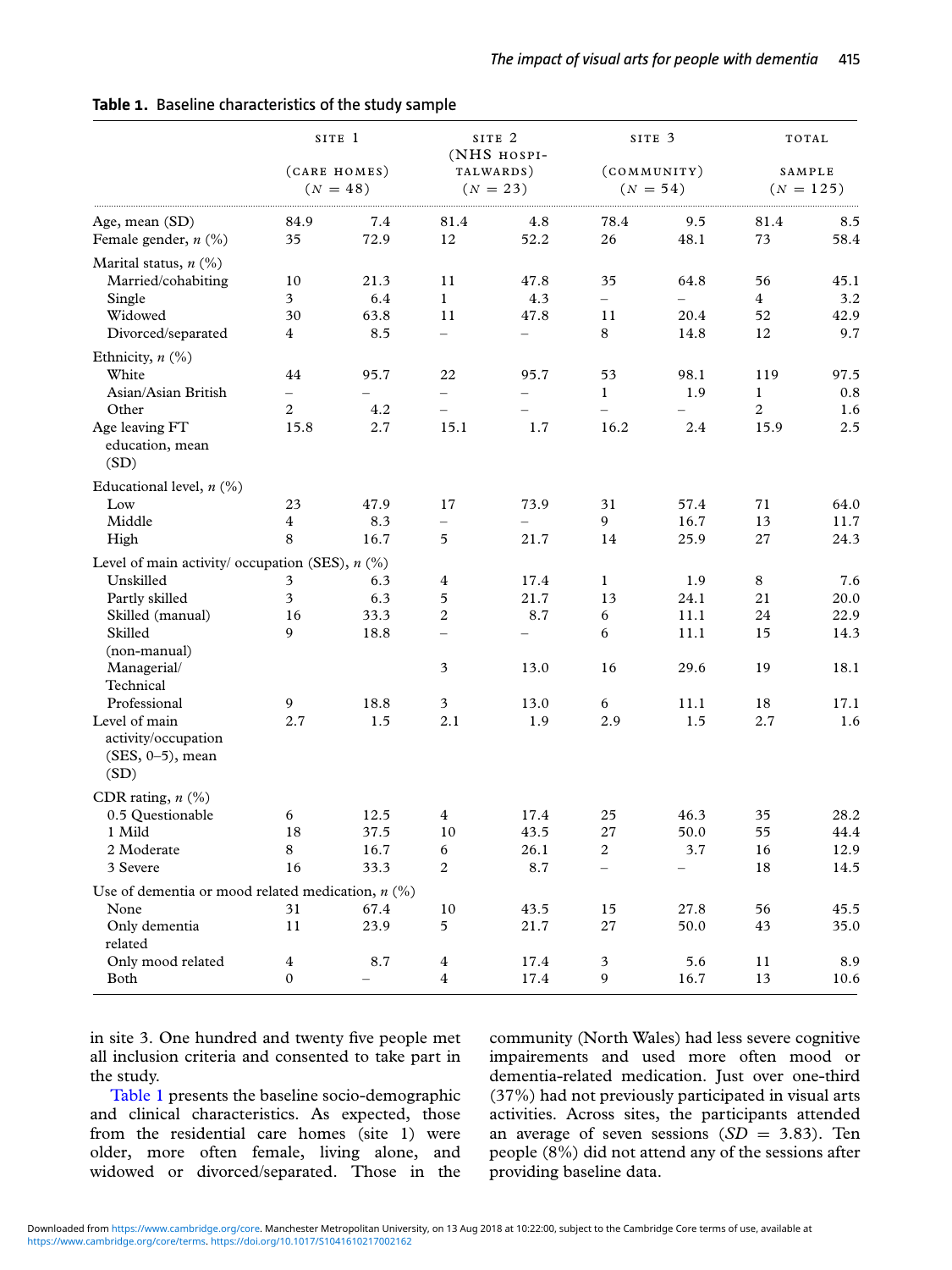## **Attrition analysis**

Long term follow-up data at six months after enrolment were collected from 101 participants (80.8%). No differences in baseline characteristics were found between participants who provided data at all collection time-points, and those who dropped-out. Also, there were no differences in dropout between the three sites.

#### **Changes in outcomes over time**

#### WELL-BEING

[Table 2](#page-9-0) shows the mean scores and changes over time adjusted for confounding variables. The domain "interest" significantly improved and "negative affect" significantly decreased during both intervention time-points compared with the baseline condition. Compared to the baseline social activity, a significant improvement was observed during the intervention at time 1 (weeks 1 and 2) for the outcome domains "attention" and "pleasure," and a significant reduction between baseline activity and the intervention at time 1 was observed for the domain of "sadness." Furthermore, a significant improvement on "selfesteem" was found at time 2 (weeks 11 and 12) compared to the baseline activity. There were no changes over time for the domains "normalcy" and "disengagement" [\(Table 2\)](#page-9-0). The moderation analyses found no differences between sites in changes over time on any of the well-being domains.

## Quality of life (DEMQOL)

[Table 3](#page-10-0) shows the unadjusted mean scores and the changes over time adjusted for SES for both DEMQOL measures. No significant change in the DEMQOL was found over time. According to the DEMQOL Proxy, the QoL of those with dementia improved significantly at time 2 compared to baseline, but this improvement was not sustained at time 3. No significant differences between the sites were found on the DEMQOL and DEMQOL Proxy (see supplementary file 1, available as supplementary material attached to the electronic [version of this paper at](https://doi.org/10.1017/S1041610217002162) https://doi.org/10.1017/ S1041610217002162)).

## Communication and social behavior

Adjusting for age, marital status, and level of dementia, [Table 3](#page-10-0) shows that scores on the HCS increased significantly between baseline  $(M = 16.0)$ and time 3 ( $M = 17.5$ ), indicating a worsening in communication and social behavior in the person with dementia, although there was no change from baseline to time 2 [\(Table 3\)](#page-10-0). We found a significant interaction with site  $(F(4,197.56)$  = 4.97  $p = 0.001$ . The stratified analyses showed that there was no change in communication for site 3 (community) participants. Site 2 (NHS) participants deteriorated between baseline and time 2 ( $\beta$  = 7.49,  $t = 3.62$ ,  $\rho = 0.001$ , 95% CI 3.21– 11.75) and time 3 ( $\beta = 5.63$ ,  $t = 3.38$ ,  $p = 0.003$ , 95% CI 2.17–9.08). In contrast site 1 (care home) participants improved between baseline and time 2  $(\beta = -2.12, t = -2.01, \rho = 0.0, 95\% \text{ CI} - 4.23 \text{ to}$  $-0.02$ ), although this was not sustained at time 3.

#### Individual perceptions of the visual

#### arts intervention

Sixty-three people living with dementia discussed the impact of the program at the followup interview, with five themes reflecting their experiences of taking part (Reflection, opinion and recall of activities; well-being and inner strength; social connectedness; stimulating experience; factors influencing participation. See supplementary file 2). Most participants responded positively. In some cases, the art focus provided the main incentive to attend, for others the social aspect was more important, and a number perceived the benefits of both, making connections between the art and social aspects. The program content was a stimulating experience, being a subject for conversation and learning more about other participants through discussion and artmaking. Articulating the unique impact of the art activity was more challenging. Nevertheless, most respondents were able to express a sense of enjoyment and pleasure in taking part in the art program, improving their well-being (such as improving their mood or emotional state), or, were able to describe and reflect on particular techniques they had most appreciated in the art group.

Participants also identified that even if they did not perceive their own work as aesthetically pleasing, they conveyed pleasure in the process of engaging with making art, and many expressed pride in their sense of achievement.

This expression of opinions suggests a good recall of the activities. Some key factors influencing participation (accessing transport, the venue, poor health, and stigma) are important considerations for future services regarding equity of access (see File S2). The evaluations provided at the end of the sessions indicate that the participants found the sessions interesting, enjoyable, and friendly that they felt involved and had achieved something (see [Figure 2\)](#page-11-0).

# **Discussion**

An arts program developed for the purpose of this research was examined simultaneously in three settings with people ranging from mild to severe dementia. As far as we are aware, this is the largest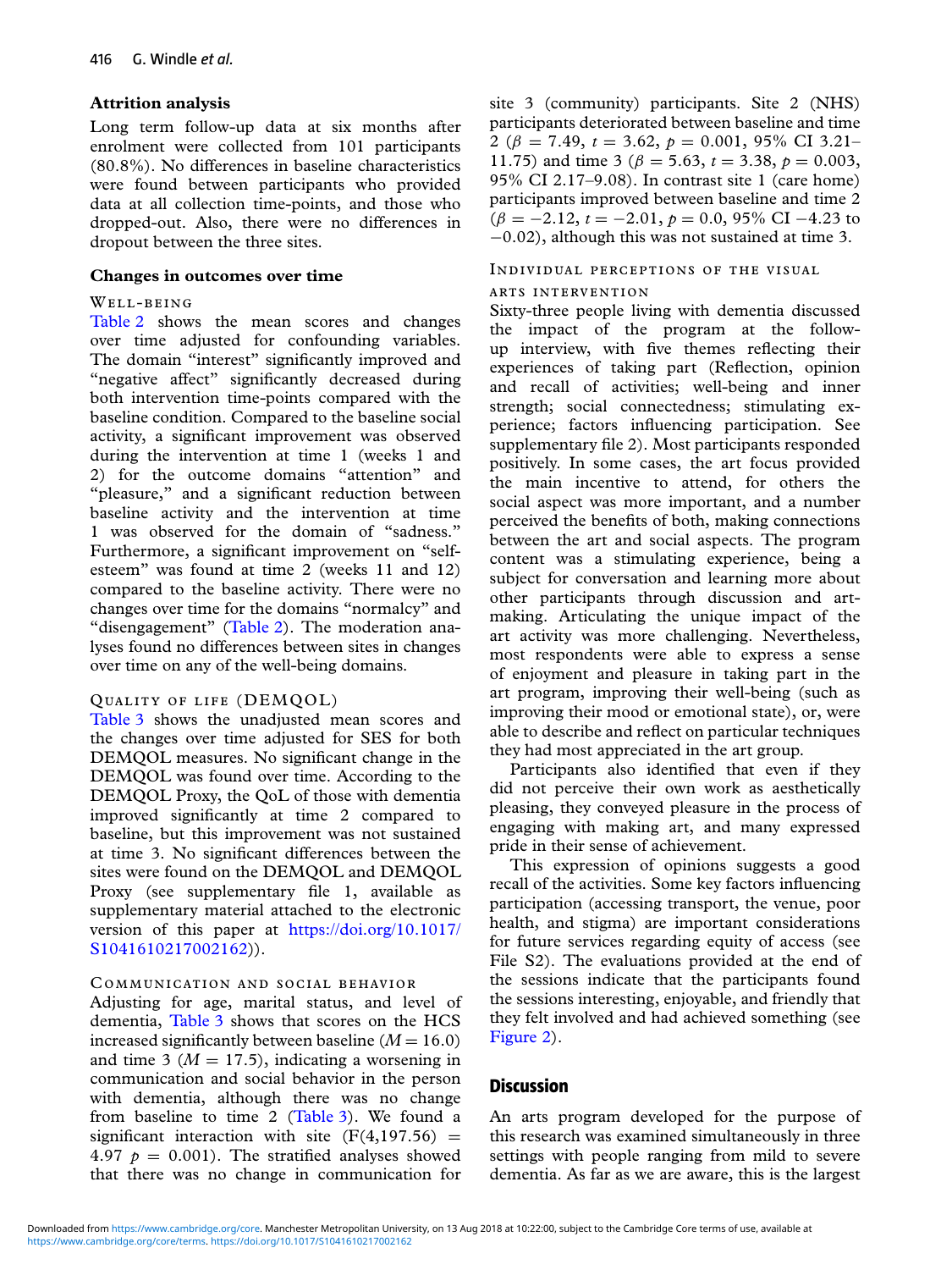#### <span id="page-9-0"></span>**Table 2.** longitudinal changes for domains of observed well-being

|                        |                  | SITE 1<br>CARE HOMES |      |    | SITE <sub>2</sub><br>NHS UNITS |      |    | SITE <sub>3</sub><br>COMMUNITY |          |     | TOTAL SAMPLE |      | TIME                |                   |           |              |              |  |
|------------------------|------------------|----------------------|------|----|--------------------------------|------|----|--------------------------------|----------|-----|--------------|------|---------------------|-------------------|-----------|--------------|--------------|--|
| LINEAR MIXED<br>MODELS | $\boldsymbol{N}$ | <b>MEAN</b>          | (SD) | N  | $M$ EAN $(SD)$ N               |      |    | MEAN                           | $(SD)$ I |     | MEAN         |      | $(SD)$ B $(TIME)^*$ | 95% CI            | T         | DF           | p            |  |
| Interest               |                  |                      |      |    |                                |      |    |                                |          |     |              |      |                     |                   |           |              |              |  |
| Baseline - control     | 46               | 25.5                 | 21.3 | 18 | 52.5                           | 28.9 | 49 | 22.0                           | 9.1      | 85  | 28.3         | 21.4 | Ref                 |                   |           |              |              |  |
| Time 1                 | 44               | 42.8                 | 23.2 | 20 | 50.5                           | 18.8 | 43 | 33.0                           | 9.5      | 113 | 40.3         | 19.0 | 11.8                | (7.14; 16.53)     | 5.0       | 165.3        | < 0.001      |  |
| Time 2                 |                  | 35 40.3              | 22.5 |    | 12 47.9                        | 18.3 |    | 38 33.4                        | 6.7      | 107 | 38.3         | 17.2 | 10.9                | (5.93; 15.96)     | 4.3       | 172.9        | < 0.001      |  |
| Attention              |                  |                      |      |    |                                |      |    |                                |          |     |              |      |                     |                   |           |              |              |  |
| Baseline - control     | 46               | 46.9                 | 28.8 | 18 | 67.5                           | 21.0 | 49 | 59.4                           | 18.2     | 85  | 55.6         | 24.5 | Ref                 |                   |           |              |              |  |
| Time 1                 | 44               | 59.7                 | 26.1 | 20 | 71.9                           | 16.5 | 43 | 63.1                           | 15.2     | 113 | 63.3         | 20.9 | 5.8                 | (0.53; 11.07)     | 2.2       | 158.2        | 0.031        |  |
| Time 2                 |                  | 35 52.8              | 33.9 | 12 | 69.5                           | 20.4 | 38 | 67.1                           | 14.6     | 107 | 61.5         | 25.9 | 5.2                 | $-$ (0.48; 10.82) | 1.8       | 163.4        | 0.073        |  |
| Pleasure               |                  |                      |      |    |                                |      |    |                                |          |     |              |      |                     |                   |           |              |              |  |
| Baseline – control     | 46               | 26.0                 | 26.8 | 18 | 26.0                           | 22.2 | 49 | 17.9                           | 17.1     | 85  | 22.5         | 22.5 | Ref                 |                   |           |              |              |  |
| Time 1                 | 44               | 33.2                 | 27.8 | 20 | 25.9                           | 17.0 | 43 | 20.4                           | 14.4     | 113 | 26.7         | 22.0 | 6.2                 | (0.82; 11.66)     | 2.3       | 162.5        | 0.024        |  |
| Time 2                 |                  | 35 35.6              | 34.3 |    | 12 25.5                        | 18.9 | 38 | 15.5                           | 11.2     | 107 | 25.2         | 25.8 | 1.7                 | $(-4.06; 7.56)$   | 0.6       | 168.6        | 0.553        |  |
| Normalcy               |                  |                      |      |    |                                |      |    |                                |          |     |              |      |                     |                   |           |              |              |  |
| Baseline - control     | 46               | 22.9                 | 27.4 | 18 | 46.1                           | 20.2 | 49 | 27.8                           | 10.5     | 85  | 28.7         | 21.8 | Ref                 |                   |           |              |              |  |
| Time 1                 | 44               | 21.4                 | 26.9 | 20 | 41.5                           | 15.3 | 43 | 26.4                           | 9.4      | 113 | 27.2         | 20.6 | $-1.5$              | $(-6.08; 3.04)$   | $-0.7$    | 157.5        | 0.512        |  |
| Time 2                 |                  | 35 24.3              | 27.2 | 12 | 44.3                           | 13.8 | 38 | 30.8                           | 6.0      | 107 | 30.0         | 19.6 | 0.8                 | $(-4.07; 5.71)$   | 0.3       | 163.3        | 0.741        |  |
| General estimate       |                  |                      |      |    |                                |      |    |                                |          |     |              |      | $B$ (time)          | 95% CI            | Wald Chi2 | DF           | $\mathbf{p}$ |  |
| equations              |                  |                      |      |    |                                |      |    |                                |          |     |              |      |                     |                   |           |              |              |  |
| Self-Esteem            |                  |                      |      |    |                                |      |    |                                |          |     |              |      |                     |                   |           |              |              |  |
| Baseline - control     | 46               | 25.0                 | 0.0  | 18 | 29.2                           | 5.5  | 49 | 25.1                           | 1.7      | 85  | 25.7         | 2.9  | Ref                 |                   |           |              |              |  |
| Time 1                 | 44               | 25.9                 | 3.7  | 20 | 27.9                           | 6.4  | 43 | 26.2                           | 2.3      | 113 | 26.4         | 3.9  | 0.02                | $(-0.01; 0.06)$   | 2.1       | -1           | 0.149        |  |
| Time 2                 |                  | 35 28.6              | 8.1  |    | 12 30.0                        | 5.3  | 38 | 25.3                           | 1.8      | 107 | 27.3         | 5.9  | 0.06                | (0.02; 0.11)      | 6.8       | 1            | 0.009        |  |
| Disengagement          |                  |                      |      |    |                                |      |    |                                |          |     |              |      |                     |                   |           |              |              |  |
| Baseline - control     |                  | 46 12.8              | 18.0 | 18 | 19.8                           | 25.0 | 49 | 17.2                           | 18.6     | 85  | 15.8         | 19.5 | Ref                 |                   |           |              |              |  |
| Time 1                 |                  | 44 14.3              | 20.3 | 20 | 19.0                           | 24.0 | 43 | 13.6                           | 14.1     | 113 | 14.9         | 18.8 | $-0.12$             | $(-0.44; 0.20)$   | 0.6       | -1           | 0.452        |  |
| Time 2                 | 35               | 12.0                 | 19.2 | 12 | 15.9                           | 16.0 | 38 | 21.0                           | 18.3     | 107 | 16.6         | 18.7 | $-0.05$             | $(-0.38; 0.29)$   | 0.1       | $\mathbf{1}$ | 0.793        |  |
| Sadness                |                  |                      |      |    |                                |      |    |                                |          |     |              |      |                     |                   |           |              |              |  |
| Baseline - control     | 46               | 1.7                  | 10.0 | 18 | 2.1                            | 6.4  | 49 | 1.6                            | 6.0      | 85  | 1.7          | 7.8  | Ref                 |                   |           |              |              |  |
| Time 1                 | 44               | 0.7                  | 2.7  | 20 | 2.1                            | 7.0  | 43 | 0.2                            | 1.2      | 113 | 0.8          | 3.5  | $-1.00$             | $(-1.87; -0.13)$  | 5.1       | -1           | 0.024        |  |
| Time 2                 | 35               | 2.1                  | 11.3 | 12 | 0.4                            | 1.3  | 38 | 1.5                            | 6.8      | 107 | 1.6          | 8.5  | $-0.36$             | $(-1.08; 0.36)$   | 1.0       | 1            | 0.323        |  |
| Negative affect        |                  |                      |      |    |                                |      |    |                                |          |     |              |      |                     |                   |           |              |              |  |
| Baseline - control     | 46               | 2.9                  | 11.4 | 18 | 2.8                            | 5.0  | 49 | 1.6                            | 4.5      | 85  | 2.3          | 8.1  | Ref                 |                   |           |              |              |  |
| Time 1                 | 44               | 1.4                  | 6.9  | 20 | 1.3                            | 2.9  | 43 | 0.5                            | 1.7      | 113 | 1.0          | 4.7  | $-1.14$             | $(-1.91; -0.37)$  | 8.4       | 1            | 0.004        |  |
| Time 2                 | 35               | 0.3                  | 1.3  | 12 | 1.7                            | 2.6  | 38 | 0.7                            | 3.2      | 107 | 0.7          | 2.5  | $-1.24$             | $(-2.47; -0.01)$  | 3.9       | 1            | 0.049        |  |

<sup>∗</sup>The estimate represents the estimated difference of the scores over time, with the baseline score as the reference category. Means are unadjusted.

Covariates: "interest"=SES; "attention"=SES, age; "pleasure"=SES, age, CDR, marital status; "normalcy"=marital status, SES, age, CDR; "self-esteem"=SES; "disengagement"=CDR, marital status, age, SES; "negative affect" <sup>=</sup>SES, age.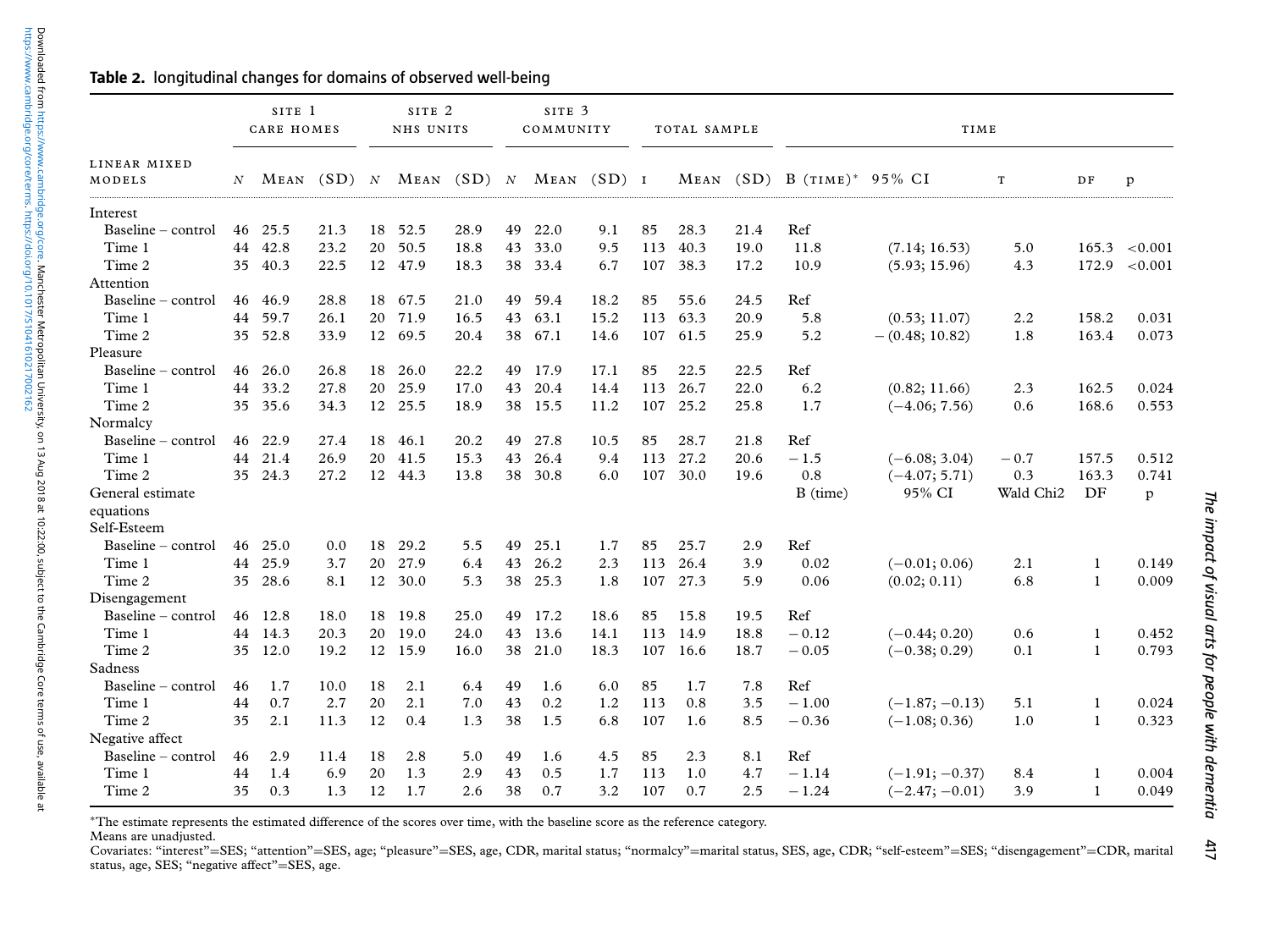|                                                        | SITE 1<br><b>CARE HOMES</b> |       |      | SITE $2$<br>NHS UNITS |      |      | SITE <sub>3</sub><br>COMMUNITY |      |      | TOTAL SAMPLE |      |      | TIME                  |                 |        |       |      |
|--------------------------------------------------------|-----------------------------|-------|------|-----------------------|------|------|--------------------------------|------|------|--------------|------|------|-----------------------|-----------------|--------|-------|------|
|                                                        | N                           | MEAN  | (SD) | $\boldsymbol{N}$      | MEAN | (SD) | $\boldsymbol{N}$               | MEAN | (SD) | N            | MEAN | (SD) | ESTIMATE <sup>*</sup> | 95% CI          | т      | DF    | p    |
| Self-reported quality of life (DEMQOL, 28–112)         |                             |       |      |                       |      |      |                                |      |      |              |      |      |                       |                 |        |       |      |
| <b>Baseline</b>                                        | 5                           | 86.2  | 15.7 | 15                    | 91.5 | 14.0 | 54                             | 92.2 | 14.5 | 74           | 91.6 | 14.3 |                       |                 |        |       |      |
| Time $2 - 3$ months 4                                  |                             | 81.6  | 11.6 | 13                    | 92.5 | 10.7 | 46                             | 94.6 | 10.5 | 63           | 93.3 | 10.9 | 1.4                   | $(-1.39; 4.23)$ | 1.0    | 103.8 | 0.32 |
| Time $3-6$ months $4$                                  |                             | 76.8  | 12.3 | 12                    | 90.3 | 14.6 | 45                             | 90.7 | 13.2 | 61           | 89.7 | 13.6 | $-2.1$                | $(-4.88; 0.77)$ | $-1.4$ | 103.9 | 0.15 |
| Proxy rated quality of life (DEMQOL Proxy, 31–124)     |                             |       |      |                       |      |      |                                |      |      |              |      |      |                       |                 |        |       |      |
| <b>Baseline</b>                                        | 48                          | 98.9  | 16.6 | 19                    | 86.7 | 12.6 | 43                             | 86.3 | 15.2 | 110          | 91.9 | 16.5 |                       |                 |        |       |      |
| Time $2-3$ months                                      | -41                         | 100.1 | 12.3 | 9                     | 96.3 | 10.2 | 44                             | 91.2 | 14.8 | 94           | 95.6 | 13.9 | 3.1                   | (0.33; 5.78)    | 2.2    | 159.4 | 0.03 |
| Time $3-6$ months                                      | -38                         | 94.1  | 13.1 | 4                     | 85.5 | 15.6 | 45                             | 88.3 | 13.6 | 87           | 90.7 | 13.7 | $-1.4$                | $(-4.19; 1.43)$ | $-1.0$ | 161.3 | 0.33 |
| Communication and social behavior (HOLDEN scale, 0–48) |                             |       |      |                       |      |      |                                |      |      |              |      |      |                       |                 |        |       |      |
| Baseline                                               | 48                          | 20.6  | 10.8 | 19                    | 12.9 | 9.5  | 54                             | 13.1 | 7.4  | 121          | 16.0 | 9.9  |                       |                 |        |       |      |
| Time $2-3$ months                                      | -41                         | 18.5  | 11.1 | 15                    | 19.3 | 10.0 | 44                             | 13.0 | 7.7  | 100          | 16.2 | 9.9  | $-0.1$                | $(-1.37; 1.14)$ | $-0.2$ | 201.3 | 0.86 |
| Time $3-6$ months                                      | -38                         | 19.8  | 12.8 | 9                     | 20.7 | 10.9 | 46                             | 14.9 | 8.1  | 93           | 17.5 | 10.7 | 1.5                   | (0.25; 2.83)    | 2.4    | 202.2 | 0.02 |

# <span id="page-10-0"></span>**Table 3.** Longitudinal changes for quality of life and communication

<sup>∗</sup>The estimate represents the estimated difference of the scores over time, with the baseline score as the reference category.

Means are unadjusted.

Covariates: DEMQOL adjusted for SES; HCS adjusted for age, marital status and CDR score.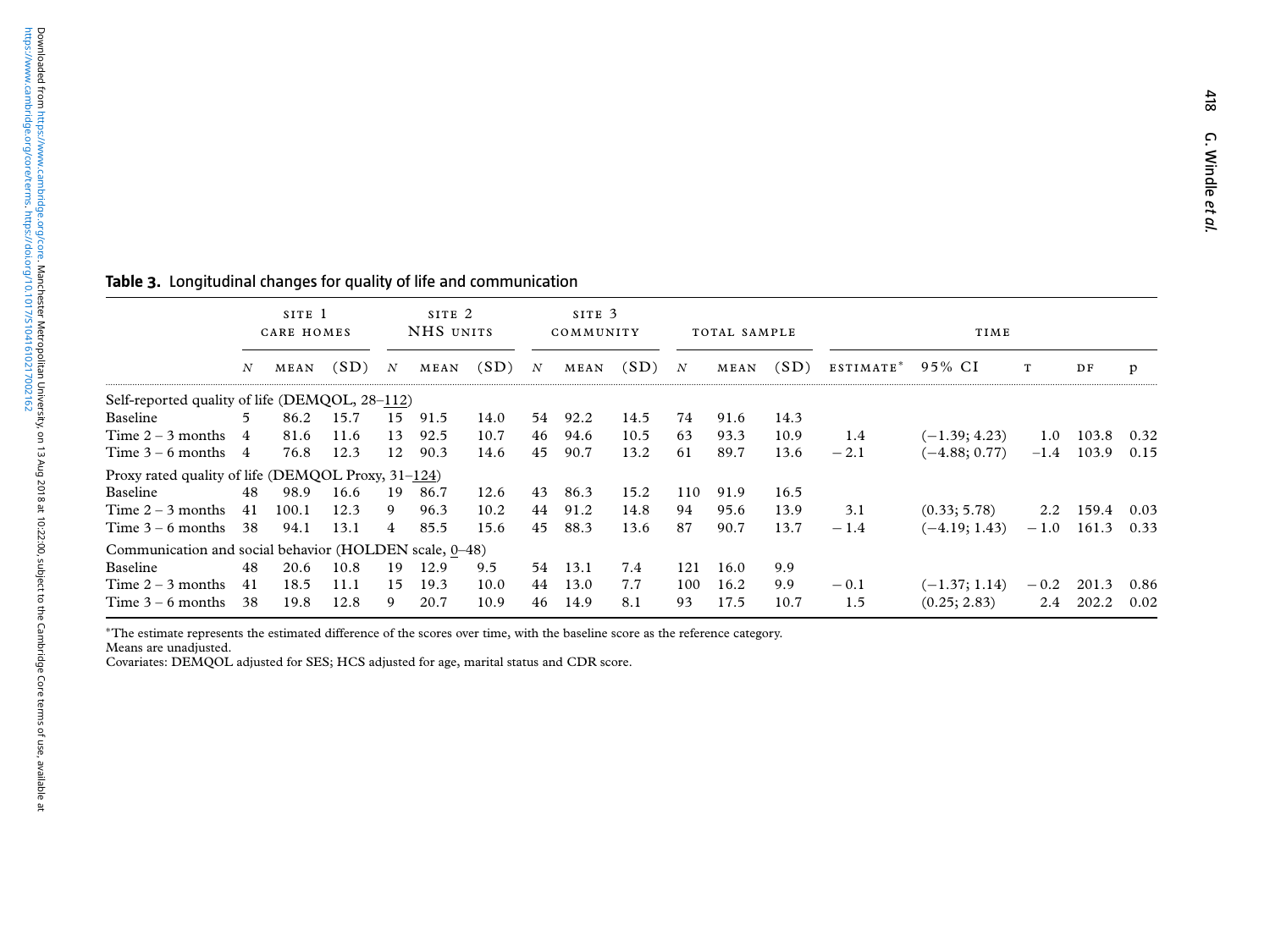<span id="page-11-0"></span>

**Figure 2.** Descriptive statistics (mean scores) for session evaluations. The questions include the following: (1) How interesting was the session? (2) How much did you enjoy it? (3) How involved did you feel? (4) How friendly was the session? (5) Looking at what you have done today, how much do you feel you have achieved?

investigation to take this approach. The application of a mixed-methods research design to a much larger sample of participants and extended with a long-term follow-up adds to previous research of MacPherson *et al.* [\(2009\)](#page-14-0); Camic *et al.* [\(2014\)](#page-14-0). Across all the participants, when comparing the arts program with an active control, our findings suggest they experienced "in the moment" benefits to their well-being, in terms of improvements to "interest," "attention," "self-esteem," and "pleasure" and decreases in "negative affect" and "sadness." Ongoing weekly exposure to the art program may have been beneficial; "self-esteem" significantly increased by the end of the program at time 2. Similarly, across both intervention time-points "interest" significantly increased and "negative affect" significantly decreased compared to the control condition. Correspondingly, the immediate post-session evaluations (provided by participants at the same time-point as the observation data collection) were positively scored in relation to the intervention being interesting, friendly, and enjoyable. Participants reported a high sense of achievement and felt involved in the session.

Improvements in the DEMQOL-Proxy persisted beyond "the moment" from baseline (preintervention) to time 2 (at the end of the 12-week intervention), which were not sustained at time 3. In contrast, the self-rated DEMQOL from

those who were able to complete did not show any significant differences over time. However, this was contrasted by qualitative reports (collected in the same interview) where the participants reported the intervention as a stimulating experience, noting a range of preferences and opinions on the role of the arts in relation to their condition, and the impact in terms of social connectedness, well-being and inner-strength.

On the whole, our results suggest the art program was equally beneficial regardless of the setting and the level of impairment. It builds on studies delivered in a gallery setting for people with mild to moderate dementia (*e.g.* Camic *et al.,* [2014\)](#page-14-0), and people with mild to severe dementia (MacPherson *et al.,* [2009\)](#page-14-0), and in a care-setting for people with mild to moderate dementia (Ullán *et al.,* [2012\)](#page-15-0). However, for the whole sample, scores on the HCS did not change from baseline to time 2, but worsened between baseline and time 3. The interaction by site found a deterioration in communication in the NHS participants across the study, but an improvement in the care home participants at time 2, although this was not sustained when the arts program was no longer being delivered. From this, we could infer the arts program may be particularly important for sustaining communication in a residential care environment.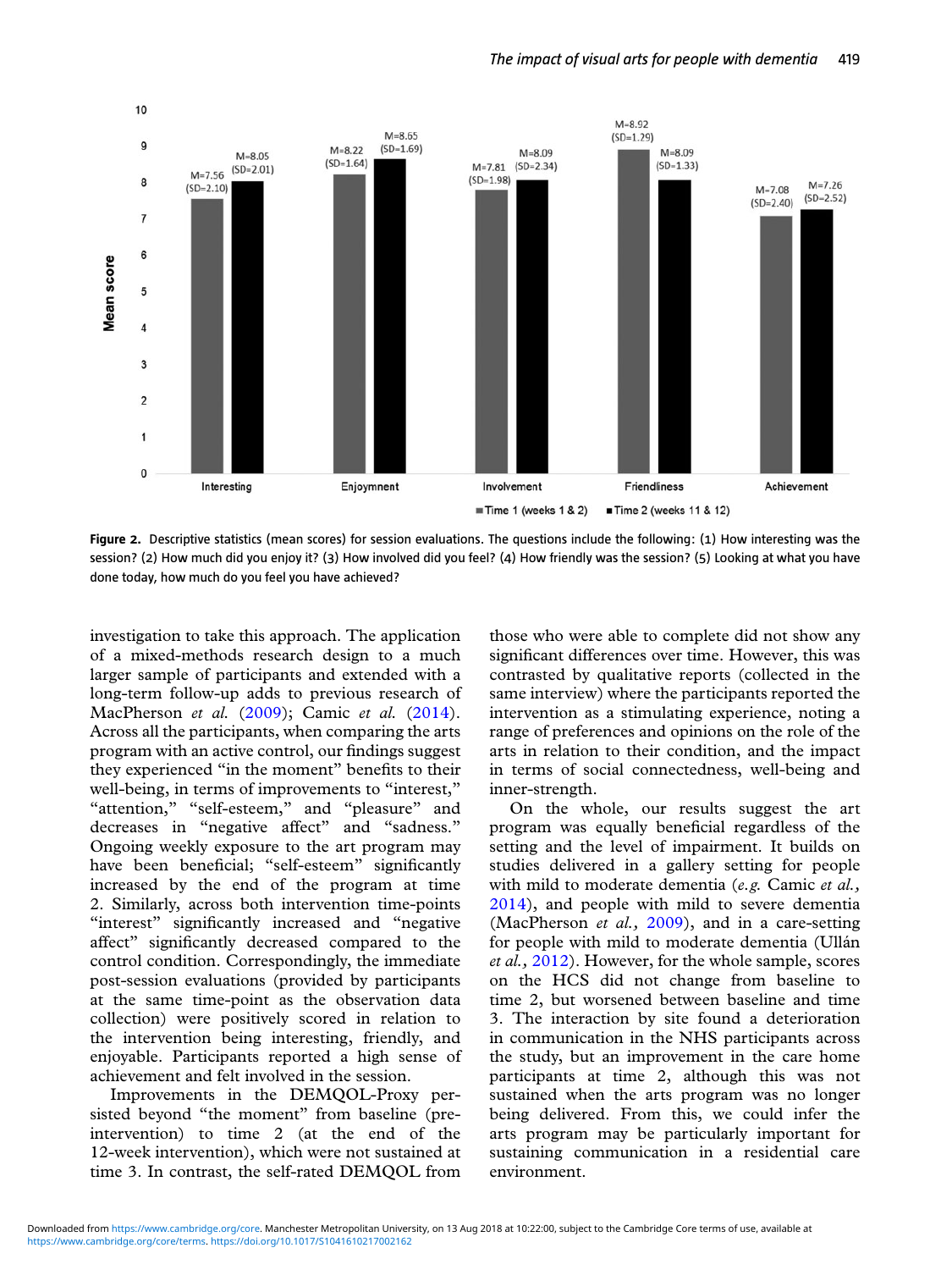The environment is an important contextual consideration. While one aspect of dementia is changes in cognition, the other is how this influences, and is influenced by the social environment. Spector *et al.* [\(2003\)](#page-15-0) also report variations in the HCS according to the setting following a cognitive stimulation intervention, suggesting some settings may be less able to generate good quality social environments, appearing more "institutionalized." This may be particularly pertinent to the NHS setting in this study, as many of the participants were there at a critical point of their condition, possibly with different, more intensive care needs than the participants in the other settings. Also, this NHS study site was unable to experience a gallery visit. Camic *et al.* [\(2015\)](#page-14-0) discuss whether a gallery setting, considered a "valued place," is a different experience and so has a different impact compared to other settings. Our findings suggest the environment may be particularly relevant for communication and social behavior.

The lack of significant (or sustained) improvement at long-term follow-up (3 months postintervention) would suggest the weekly attendance may have made some difference to outcomes. Research with other psychosocial interventions indicates sustainability of effects is rare without further maintenance sessions (Orrell *et al*., [2014\)](#page-15-0). Consequently, regular, and good quality activities should be a core component of care. Further research with a control-comparison group may help elucidate the extent to which benefits may occur beyond the activity.

## **Strengths and weaknesses**

Reflecting guidance for developing and evaluating complex interventions (Medical Research Council, [2006\)](#page-14-0), we sought to build on previous theory and research through a mixed-methods study design. The different modes of data collection each have their own strengths and weaknesses, but together are able to capture a more complete picture of impact. In terms of visual arts programs there has been little application to date of standardized, validated, and reliable QoL measures. Camic *et al.* [\(2014\)](#page-14-0) included the DEMQOL, and while their qualitative data was informative, the quantitative data did not reveal any change, perhaps influenced by the small sample size  $(n = 28)$ . With our larger sample, we found a significant improvement for the DEMQOL-Proxy but no significant effects for the DEMOOL. This is in contrast to suggestions that proxy reports of QoL are often under-estimated compared to patient self-assessment (Crocker *et al.,* [2015\)](#page-14-0).

Therefore, we concur with de Medeiros and Basting [\(2013\)](#page-14-0) that where possible the subjective, individual experience should also be included in arts and dementia research, to augment or contrast quantitative findings. We suggest that qualitative approaches capture deeper meaning that could be over-looked by standardized measurement tools, and may be particularly useful for understanding the complexity of both the content of the arts program and the impact on concepts, such as QoL and well-being.

Standardized questionnaires or semi-structured interviews may however fail to capture what happens *during* program delivery. Inspired by MacPherson *et al.* [\(2009\)](#page-14-0), we applied structured observation, exploring the extent to which aspects of well-being are influenced by the arts program "in the moment" and whether this is more beneficial than an alternative activity. Structured observation does not rely on the people living with dementia, their carers or indeed the researcher, to recall feelings and details, and enables a way of quantitatively capturing "in the moment" reactions that might otherwise be overlooked, or prove difficult to articulate.

Drawing on the recommendations of a review of observational measures in dementia care (Algar *et al.,* [2014\)](#page-14-0), we utilized and adapted an "observed well-being" tool, originally developed specifically to measure well-being in response to visual art program (Kinney and Rentz, [2005\)](#page-14-0). Observation measures can initially require more researchers' training to ensure inter-rater reliability, are time consuming to administer, and generate a substantial amount of data. Fortunately, our study was able to address these issues, with training and periodic quality checks. Consequently, our mixedmethods design was able to measure the effects "in the moment" and longitudinally, and understand the subjective, individual experiences.

Participant attrition was low, and we had 80.8% complete outcome data for the quantitative measures. Although there were differences between the sites for some of the baseline demographic and clinical factors, we adopted a robust data analysis strategy toward their potential to confound the results, improving on the method proposed in the protocol (Windle *et al.,* [2016\)](#page-15-0). Consequently, we can be confident in our findings. However, we had to modify the protocol to facilitate recruitment and delivery in the NHS site. Despite assurances at the outset, the recruitment and retention of participants in that site was difficult, highlighting the challenges of undertaking research in busy acute settings. However, we did not have difficulty recruiting participants in the other sites, in fact we recruited more than our initial target, and were able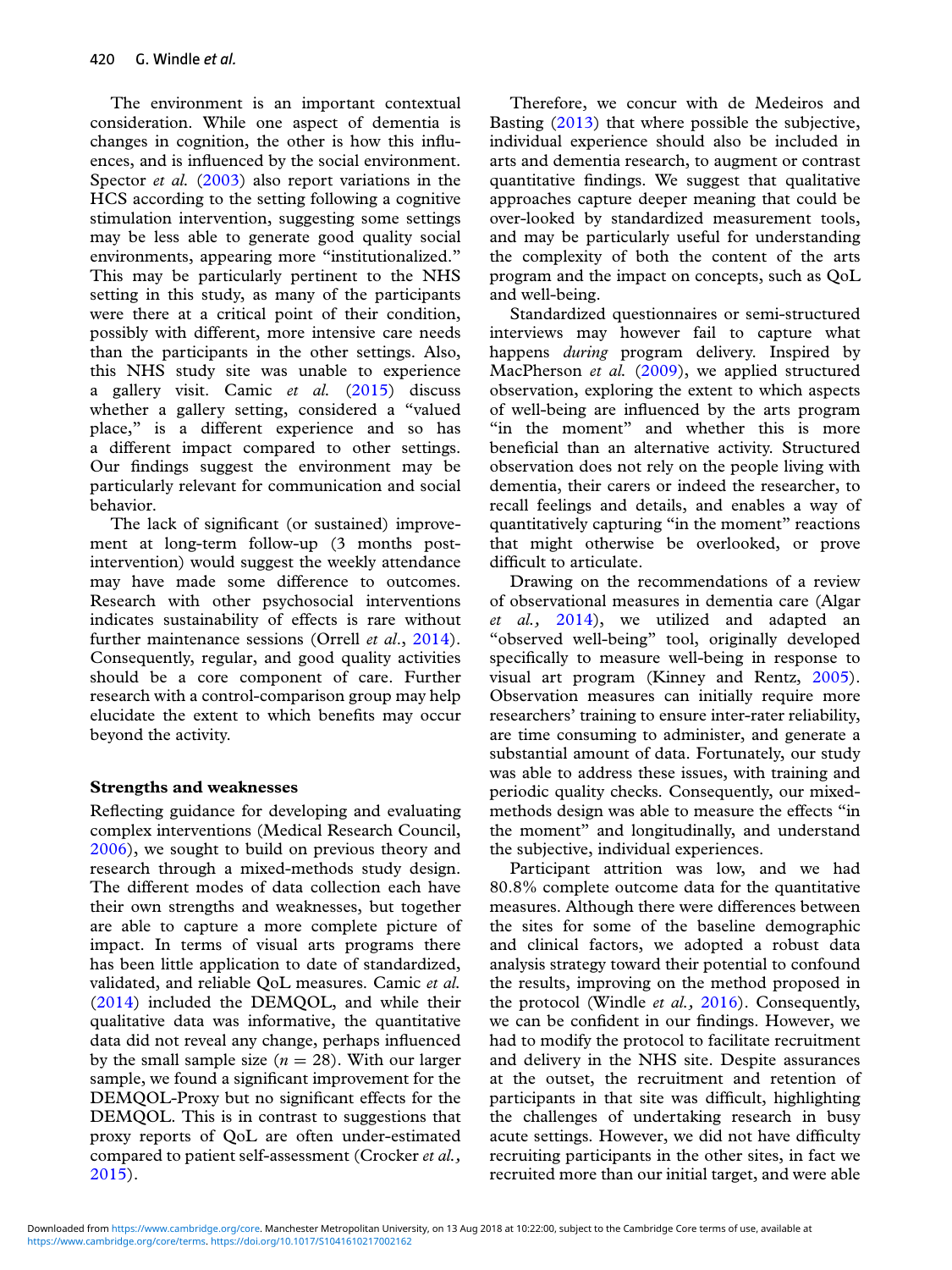to offer all participants an opportunity to be part of the research.

The study design, while rigorously applied, means we cannot draw definitive conclusions about effectiveness. However, we actively recruited people to a program specifically developed for the purpose of the research, across multiple research sites, and applied an eligibility criteria to clearly define the target population. For definitive conclusions of effectiveness, further research is required. This could incorporate randomization with a matched comparison/control condition. In terms of our research program, further work is analyzing the longitudinal impact on the family and professional carers of our participants living with dementia, and will maximize the mixed-methods framework by fully integrating the data.

#### **Practice implications**

Our research suggests that art and cultural organizations and community venues are ideally situated for delivering high quality, socially inclusive, and mentally stimulating activities. Currently in the United Kingdom the National Institute of Health and Clinical Excellence (NICE) recommend cognitive stimulation groups as a psychosocial treatment for people living with mild to moderate dementia. Cognitive stimulation may be a key aspect of the art program described here, as there is congruence between the "guiding principles" of cognitive stimulation, as described by Aguirre and colleagues [\(2011\)](#page-14-0) and aspects of the arts program. A possible future implementation pathway could be to consider an arts program as a follow-on or perhaps an alternative to a conventional cognitive stimulation group. The practice guide of our arts program (Parkinson *et al.,* [2017\)](#page-15-0), and plans for ongoing training to be available beyond the end of the research will support further implementation.

Our qualitative findings also suggest some important barriers to participation, which would need to be considered in order to minimize inequity in access. It is worth noting that arts activities may need some careful marketing and service providers will likely need to address persistent cultural barriers around the arts to encourage people to take part. Nevertheless, 37% of our participants had not previously engaged with art, suggesting that many people are willing to try activities if they are available. There is also a question regarding the extent to which the findings might be replicated with different ethnic groups, as we were unable to offer participation to people who did not have understanding of English or Welsh. In their review of published research, Windle *et al.* [\(2017\)](#page-15-0) note that few studies reported any detail about ethnicity.

In contrast to other visual arts studies, which aimed to recruit participant dyads (*e.g.* Camic *et al.,* [2014\)](#page-14-0), it was not compulsory for staff and carers to attend in this research, although some did. We based this decision on MacPherson *et al*. [\(2009\)](#page-14-0), who found that the presence of carers, despite their best intentions, created an unnecessary dependency, and did not allow the people with dementia to fully participate and articulate their opinion. The presence of staff and carers on occasion required careful management by the artist-facilitators, and we would recommend that service providers understand how to manage such situations to maximize the potential for the person with dementia.

## **Conclusion**

Dementia is so often the focus of a medical model of deficit, and societal representations of dementia are predominated by fear of what will be lost. In contrast, our research suggests an alternative portrayal, highlighting the potential for creative aging within dementia care. This reflects the global policy interest in the social inclusion of people living with dementia, and for communities to be dementia friendly (Lin and Lewis, [2015\)](#page-14-0), where people can experience good quality activities without the stigma of their condition. Based on our findings, we encourage dementia care providers and arts and cultural services to work toward embedding art activities within routine care provision.

## **Conflict of interest**

None.

## **Description of authors' roles**

GW led the study, secured funding (with BW, CP, and AN as co-applicants) and drafted this manuscript. KJ was responsible for the statistical design of the study, undertaking quantitative analysis, and critically revising this manuscript. PvdV provided an independent statistical advice and contributed comments to the manuscript. BW contributed to the study design and statistical design, provided clinical oversight, and critically revising this manuscript. TH undertook the qualitative analysis and contributed comments to the manuscript. CHJ led the quality control and supervised data collection for the observation measure, collected data in site 3 and contributed comments to the manuscript. CP contributed to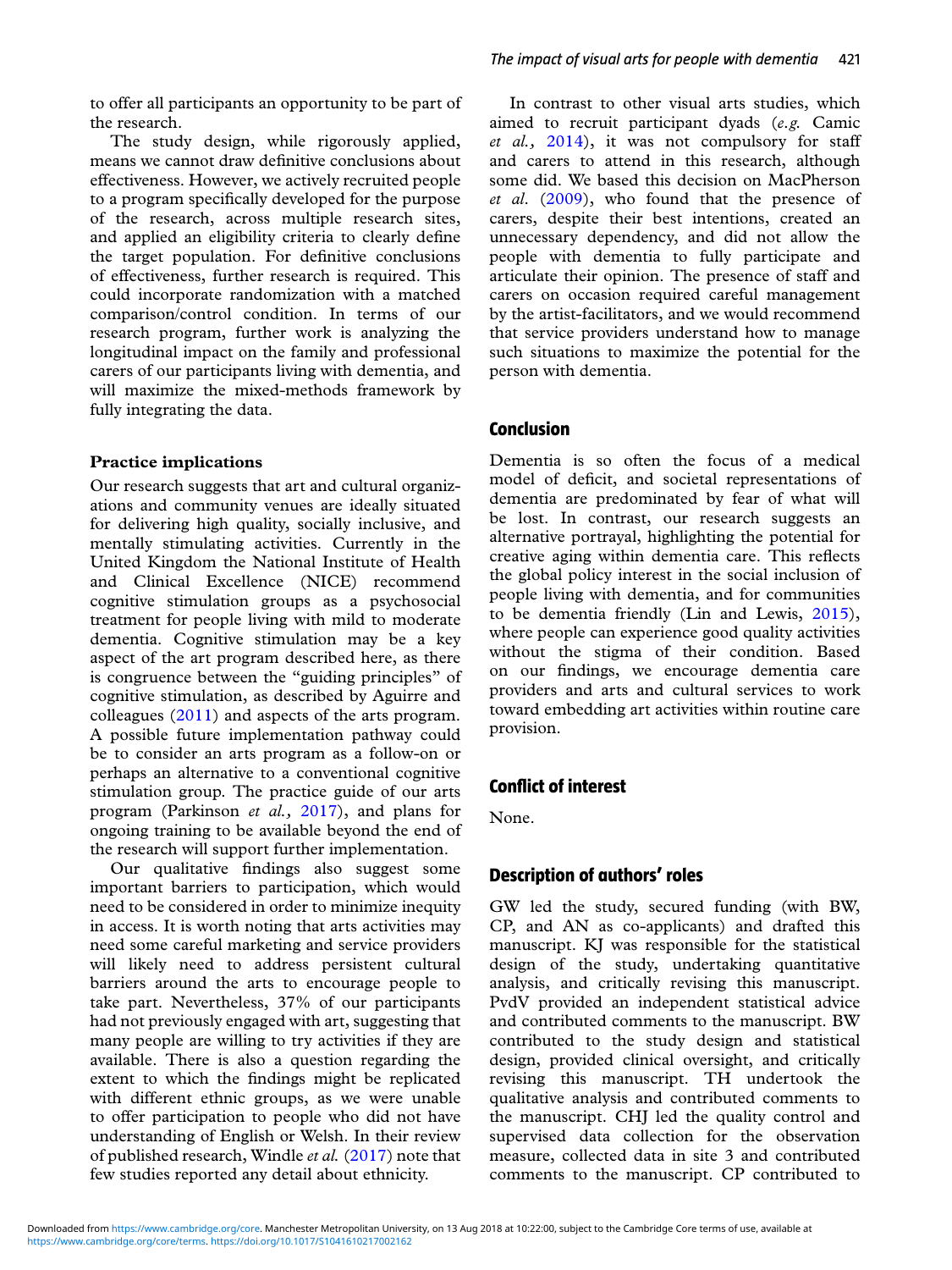<span id="page-14-0"></span>the study design, supervised the data collection for site 2 and contributed comments to the manuscript. AN contributed to the study design, supervised the data collection for site 1 and contributed comments to the manuscript**.**

## **Acknowledgments**

Dementia and Imagination was funded as "Dementia and imagination: connecting communities and developing well-being through socially engaged visual arts practice," Grant Ref: AH/K00333X/1, by the AHRC and ESRC as a part of the Cross-Council Connected Communities Programme. (Principal Investigator G. Windle; Co-Investigators A. Newman, C. Parkinson, V. Burholt, M. Baber, V. Tischler, B. Hounsome, D. O'Brien, B. Woods, R. T. Edwards). Many thanks to B. Hounsome for his role as co-investigator in the first year.

Regional and national collaborating partners in Dementia and Imagination are the following**:** Age Watch, Alzheimer's Society, the Arts Council of Wales, Denbighshire County Council, Engage Cymru, Derbyshire Community Health Service NHS, Equal Arts, the BALTIC Centre for Contemporary Art, Tyne and Wear Archives and Museums and Nottingham Contemporary Ltd.

KJ undertook this work as part of a fellowship awarded through a joint partnership with the Alzheimer's Society and Alzheimer Nederland (grant number WE.15-2015-02). Thanks to Dr. Mike Bird for his clinical expertise and helpful methodology suggestions at the start of the project.

## **Supplementary material**

To view supplementary material for this [article, please visit](https://doi.org/10.1017/S1041610217002162) https://doi.org/10.1017/ S1041610217002162

## **References**

- **Aguirre, E., Spector, A., Streater, A., Hoe, J., Woods, B. and Orrell, M.** (2011). *Making a Difference*, vol. 2. UK: Hawker Publications.
- **Algar, K.** (2012). *Lost in Art Too…? Evaluation of Art Sessions Provided by Denbighshire County Council*. Available at: [http://dsdc.bangor.ac.uk/documents/service-evaluations/](http://dsdc.bangor.ac.uk/documents/service-evaluations/Evaluation%20of%20Lost%20in%20Art%20too_FINAL%20(May%202012).pdf) Evaluation%20of%20Lost%20in%20Art% 20too\_FINAL%20(May%202012).pdf; last accessed 3 March 2017.
- **Algar, K., Woods, B. and Windle, G.** (2014). Measuring the quality of life and well-being of people with dementia: a review of observational measures. *Dementia: The International Journal of Social Research and Practice*, 15, 832–857. doi: [10.1177/1471301214540163.](https://doi.org/10.1177/1471301214540163)
- **Braun, V. and Clarke, V.** (2006). Using thematic analysis in psychology. *Qualitative Research in Psychology*, 3, 77–101.
- **Camic, P., Baker, E. and Tischler, V.** (2015). Theorizing how art gallery interventions impact on people with dementia and their caregivers. *The Gerontologist*, 56, 1033–1041. doi: [10.1093/geront/gnv063.](https://doi.org/10.1093/geront/gnv063)
- **Camic, P. M., Tischler, V. and Pearman, C. H.** (2014): Viewing and making art together: a multi-session art-gallery-based intervention for people with dementia and their carers. *Aging & Mental Health*. 18, 161–168. doi: [10.1080/13607863.2013.818101.](https://doi.org/10.1080/13607863.2013.818101)
- **Crocker, T. F., Smith, J. K. and Skevington, S.M.** (2015). Family and professionals underestimate quality of life across diverse cultures and health conditions: systematic review. *Journal of Clinical Epidemiology*, 68, 584–595. doi: [10.1016/j.jclinepi.2014.12.007.](https://doi.org/10.1016/j.jclinepi.2014.12.007)
- **de Medeiros, K. and Basting, A.** (2013). "Shall i compare thee to a dose of donepezil?": cultural arts interventions in dementia care research. *The Gerontologist*, 54, 344–353. doi: [10.1093/geront/gnt055.](https://doi.org/10.1093/geront/gnt055)
- **Gordon–Nesbitt, R.** (2015). *Exploring the longitudinal relationship between arts engagement and health*. Arts for Health, Manchester Metropolitan University. Available at: http://www.artsforhealth.org/research/ [artsengagementandhealth/ArtsEngagementandHealth.pdf;](http://www.artsforhealth.org/research/artsengagementandhealth/ArtsEngagementandHealth.pdf) last accessed 23 January 2017.
- **Gregory, S. and Windle, G.** (2013). *Lost in Art Too. An evaluation of a 10 week programme of art sessions provided by Denbigh County Council for people with dementia and their carers*. Available at: http://dsdc.bangor.ac.uk/documents/ service-evaluations/Lost%20in%20Art%20Report%20 [\(May%2030%202013\).pdf; last accessed 6 October 2016](http://dsdc.bangor.ac.uk/documents/service-evaluations/Lost%20in%20Art%20Report%20(May%2030%202013).pdf).
- **Holden, U. P. and Woods, R. T.** (1995). *Positive Approaches to Dementia Care*, 3rd edn, revised. Edinburgh: Churchill Livingstone.
- **Hughes, C. P., Berg, L., Danziger, W. L., Coben, L. A. and Martin, R. L.** (1982). A new clinical scale for the staging of dementia. *The British Journal of Psychiatry*, 140 566–572. doi: [10.1192/bjp.140.6.566.](https://doi.org/10.1192/bjp.140.6.566)
- **Kinney, J. M. and Rentz, C. A.** (2005). Observed well-being among individuals with dementia: memories in the making, an art program, versus other structured activity. *American Journal of Alzheimer's Disease and Other Dementias*, 20, 220–227.
- **Lin, S-Y. and Lewis, F. M.** (2015). Dementia friendly, dementia capable and dementia positive: concepts to prepare for the future. *The Gerontologist*, 55, 237–244. doi[:10.1093/geront/gnu122.](https://doi.org/10.1093/geront/gnu122)
- **MacPherson, S., Bird, M., Anderson, K., Davis, T. and Blair, A.** (2009). An art gallery access programme for people with dementia: ''you do it for the moment''. *Aging and Mental Health*, 13, 744–752.
- **McDermott, O., Crellin, N., Ridder, H. M. and Orrell, M.** (2013). Music therapy in dementia: a narrative synthesis systematic review. *International Journal of Geriatric Psychiatry*, 28, 781–794. doi: [10.1002/gps.3895.](https://doi.org/10.1002/gps.3895)
- **Medical Research Council**. (2006). *Developing and evaluating complex interventions: new guidance*. Available at: https://www.mrc.ac.uk/documents/pdf/complex[interventions-guidance/; last accessed 12 Octobe](https://www.mrc.ac.uk/documents/pdf/complex-interventions-guidance/)r 2016.
- **Mental Health Foundation**. (2011*). Evidence review of the impact of participatory arts on older people*. Mental Health